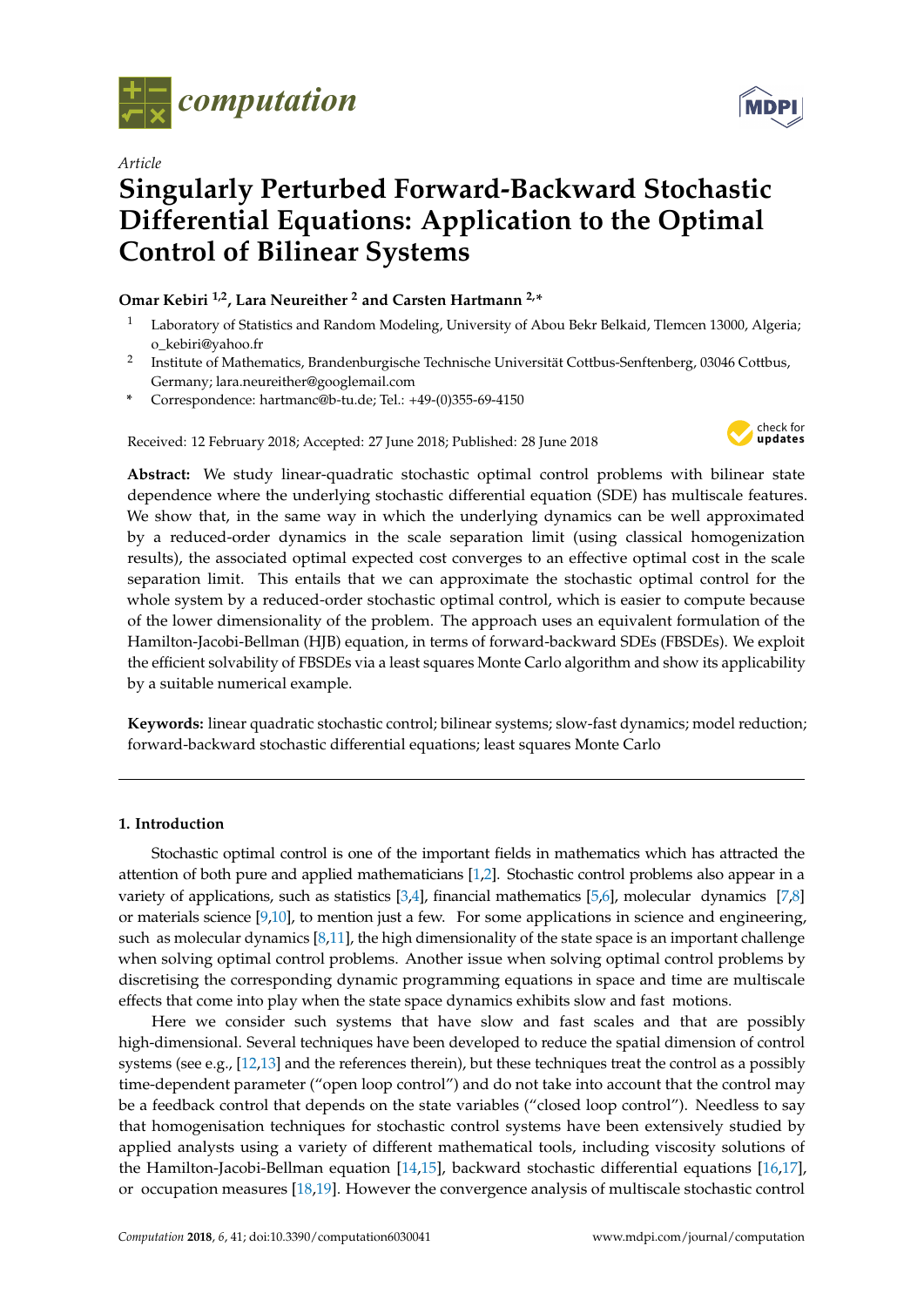systems is quite involved and non-constructive, in that the limiting equations of motion are not given in explicit or closed form, which makes these results of limited practical use; see [\[20](#page-15-19)[,21\]](#page-15-20) for notable exceptions, dealing mainly with the case when the dynamics is linear.

In general, the elimination of variables and solving control problems do not commute, so one of the key questions in control engineering is under which conditions it is possible to eliminate variables *before* solving an optimal problem. We call this the *model reduction problem*. In this paper, we identify a class of stochastic feedback control problems with bilinear state dependence that have the property that they admit the elimination of variables (i.e., model reduction) before solving the control problem. These systems turn out to be relevant in the control of high-dimensional transport PDEs, such as Fokker-Planck equations or the evolution equations of open quantum systems [\[22](#page-15-21)[,23\]](#page-16-0). The possibility of applying model reduction before solving the corresponding optimal control problem means that it is possible to treat the control in the original equation simply as a parameter. This is in accordance with the general model reduction strategy in control engineering that is motivated by the fact that solving a dimension-reduced control problem, rather than the original one, is numerically much less demanding; see e.g., [\[12,](#page-15-11)[13\]](#page-15-12) and the references therein. We will show that this strategy, under certain assumptions, yields a good approximation of the high-dimensional optimal control, which implies that the reduced-order optimal control can be used to control the full systems dynamics almost optimally.

Our approach is based on a Donsker-Varadhan type duality principle between a linear Feynman-Kac PDE and the semi-linear dynamic programming PDE associated with a stochastic control problem [\[24\]](#page-16-1). Here we exploit the fact that the dynamic programming PDE can be recast as an uncoupled forward-backward stochastic differential equation (see e.g., [\[25](#page-16-2)[,26\]](#page-16-3)) that can be treated by model reduction techniques, such as averaging or homogenization. The relation between semilinear PDEs of Hamilton-Jacobi-Bellman type and forward-backward stochastic differential equations (FBSDE) is a classical subject that has been first studied by Pardoux and Peng [\[27\]](#page-16-4) and since then received lot of attention from various sides, e.g., [\[28–](#page-16-5)[33\]](#page-16-6). The solution theory for FBSDEs has its roots in the work of Antonelli [\[34\]](#page-16-7) and has been extended in various directions since then; see e.g., [\[35](#page-16-8)[–38\]](#page-16-9). From a theoretical point of view, this paper goes beyond our previous works [\[24](#page-16-1)[,39\]](#page-16-10) in that we prove strong convergence of the value function and the control without relying on compactness or periodicity assumptions for the fast variables, even though we focus on bilinear systems only, which is the weakest form of nonlinearity. (Many nonlinear systems however can be represented as bilinear systems by a so-called Carleman linearisation.) It also goes beyond the classical works [\[20](#page-15-19)[,21\]](#page-15-20) that treat systems that are either fully linear or linear in the fast variables. We stress that we are mainly aiming at the model reduction problem, but we discuss alongside with the theoretical results some ideas to discretise the corresponding FBSDE [\[40–](#page-16-11)[44\]](#page-16-12), since one of the main motivations for doing model reduction is to reduce the *numerical* complexity of solving optimal control problems.

#### *1.1. Set-Up and Problem Statement*

We briefly discuss the technical set-up of the control problem considered in this paper. In this work, we consider the linear-quadratic (LQ) stochastic control problem of the following form: minimise the expected cost

<span id="page-1-1"></span>
$$
J(u; t, x) = \mathbf{E} \left[ \int_{t}^{\tau} \left( q_0(X_s^u) + |u_s|^2 \right) ds + q_1(X_\tau^u) \left| X_t^u = x \right| \right]
$$
(1)

over all admissible controls  $u \in U$  and subject to:

<span id="page-1-0"></span>
$$
dX_s^u = (a(X_s^u) + b(X_s^u)u_s) ds + \sigma(X_s^u) dW_s, \quad 0 \leq t \leq s \leq \tau.
$$
 (2)

Here  $\tau < \infty$  is a bounded stopping time (specified below), and the set of admissible controls  $\mathcal{U}$  is chosen such that [\(2\)](#page-1-0) has a unique strong solution. The denomination *linear-quadratic* for [\(1\)](#page-1-1)–[\(2\)](#page-1-0) is due to the specific dependence of the system on the control variable *u*. The state vector  $x \in \mathbb{R}^n$  is assumed to be high-dimensional, which is why we seek a low-dimensional approximation of  $(1)$ – $(2)$ .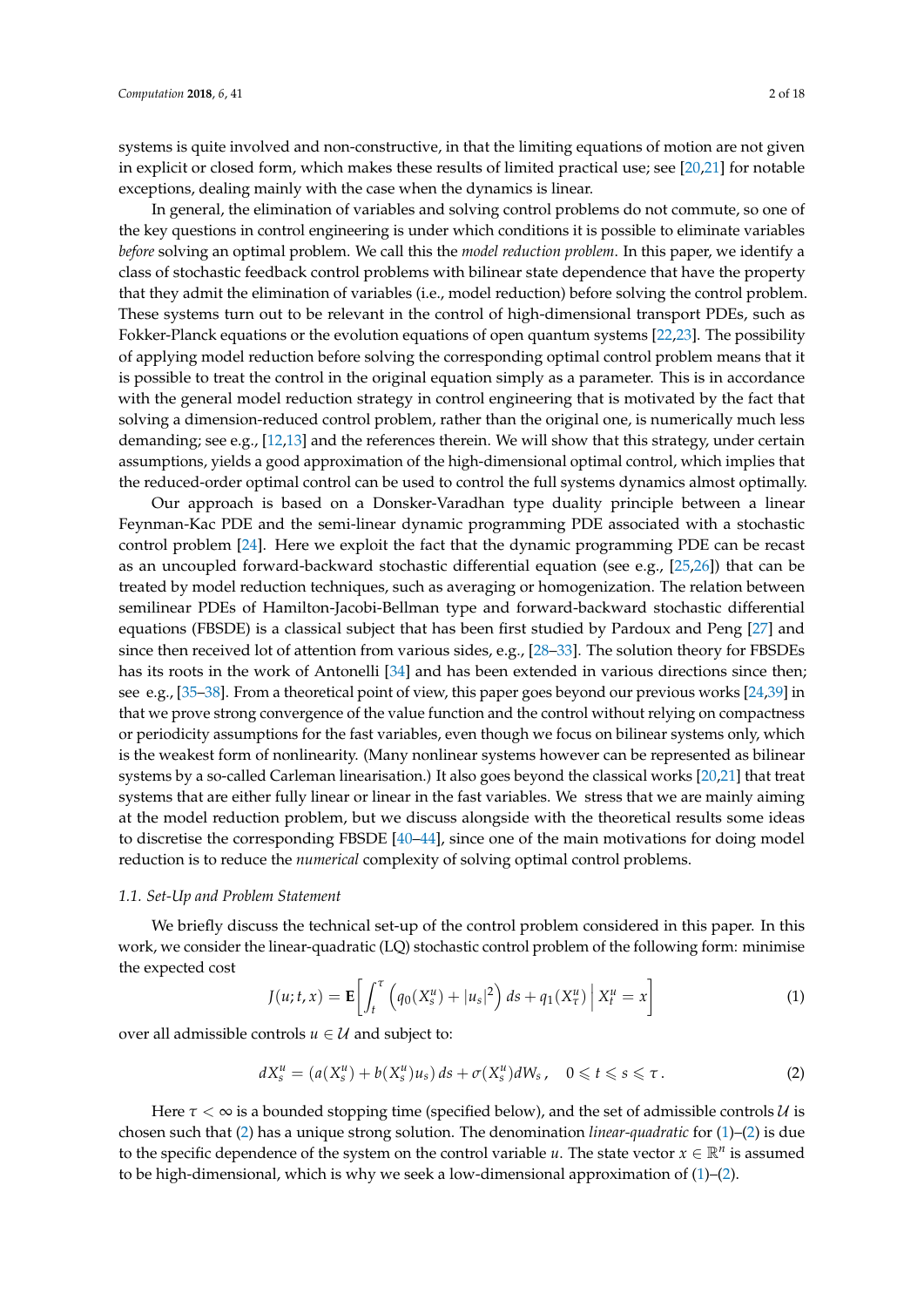Specifically, we consider the case that  $q_0$  and  $q_1$  are quadratic in *x*, *a* is linear and *σ* is constant, and the control term is an affine function of *x*, i.e.,

$$
b(x)u = (Nx + B)u.
$$

In this case, the system is called *bilinear* (including linear systems as a special case), and the aim is to replace [\(2\)](#page-1-0) by a lower dimensional bilinear system

$$
d\bar{X}_s^v = \bar{A}\bar{X}_s^v ds + (\bar{N}\bar{X}_s^v + \bar{B}) v_s ds + \bar{C} dW_s, \quad 0 \leqslant t \leqslant s \leqslant \tau,
$$

with states  $\bar{x} \in \mathbb{R}^{n_s}$ ,  $n_s \ll n$  and an associated reduced cost functional

$$
\bar{J}(v;\bar{x},t) = \mathbf{E}\bigg[\int_t^{\tau} \left(\bar{q}_0(\bar{X}_s^v) + |v_s|^2\right) ds + \bar{q}_1(\bar{X}_\tau^v) \left|\bar{X}_t^v = \bar{x}\right],
$$

that is solved instead of [\(1\)](#page-1-1)–[\(2\)](#page-1-0). Letting  $v^*$  denote the minimizer of  $\bar{J}$ , we require that  $v^*$  is a good approximation of the minimiser  $u^*$  of the original problem where "good approximation" is understood in the sense that

$$
J(v^*; \cdot, \cdot) \approx J(u^*; \cdot, \cdot).
$$

It is *a priori* not clear how the symbol "≈" in the last equation must be interpreted, e.g., pointwise for all initial data  $(x, t) \in \mathbb{R}^n \times [0, T)$  for some  $T < \infty$ , or uniformly on all compact subsets of  $\mathbb{R}^n \times [0,T)$ .

One situation in which the above approximation property holds is when  $u^* \approx v^*$  uniformly in *t* and the cost is continuous in the control, but it turns out that this requirement will be too strong in general and overly restrictive. We will discuss alternative criteria in the course of this paper.

#### *1.2. Outline*

The paper is organised as follows: In Section [2](#page-2-0) we introduce the bilinear stochastic control problem studied in this paper and derive the corresponding forward-backward stochastic differential equation (FBSDE). Section [3](#page-5-0) contains the main result, a convergence result for the value function of a singularly perturbed control problem with bilinear state dependence, based on a FBSDE formulation. In Section [4](#page-8-0) we present a numerical example to illustrate the theoretical findings and discuss the numerical discretisation of the FBSDE. The article concludes in Section [5](#page-12-0) with a short summary and a discussion of future work. The proof of the main result and some technical lemmas are recorded in the Appendix [A.](#page-12-1)

## <span id="page-2-0"></span>**2. Singularly Perturbed Bilinear Control Systems**

We now specify the system dynamics [\(2\)](#page-1-0) and the corresponding cost functional [\(1\)](#page-1-1). Let  $(x_1, x_2) \in$  $\mathbb{R}^{n_s} \times \mathbb{R}^{n_f}$  with  $n_s + n_f = n$  denote a decomposition of the state vector  $x \in \mathbb{R}^n$  into relevant (slow) and irrelevant (fast) components. Further let  $W = (W_t)_{t>0}$  denote a  $\mathbb{R}^m$ -valued Brownian motion on a probability space  $(\Omega, \mathcal{F}, P)$  that is endowed with the filtration  $(\mathcal{F}_t)_{t>0}$  generated by *W*. For any initial condition  $x \in \mathbb{R}^n$  and any A-valued admissible control  $u \in \mathcal{U}$ , with  $\mathcal{A} \subset \mathbb{R}$ , we consider the following system of Itô stochastic differential equations

<span id="page-2-1"></span>
$$
dX_{s}^{\epsilon} = AX_{s}^{\epsilon} ds + (NX_{s}^{\epsilon} + B)u_{s} ds + CdW_{s}, \ X_{t}^{\epsilon} = x, \tag{3}
$$

that depends parametrically on a parameter  $\epsilon > 0$  via the coefficients

$$
A = A^{\epsilon} \in \mathbb{R}^{n \times n}, \ N = N^{\epsilon} \in \mathbb{R}^{n \times n}, \ B = B^{\epsilon} \in \mathbb{R}^{n}, \text{ and } C = C^{\epsilon} \in \mathbb{R}^{n \times m},
$$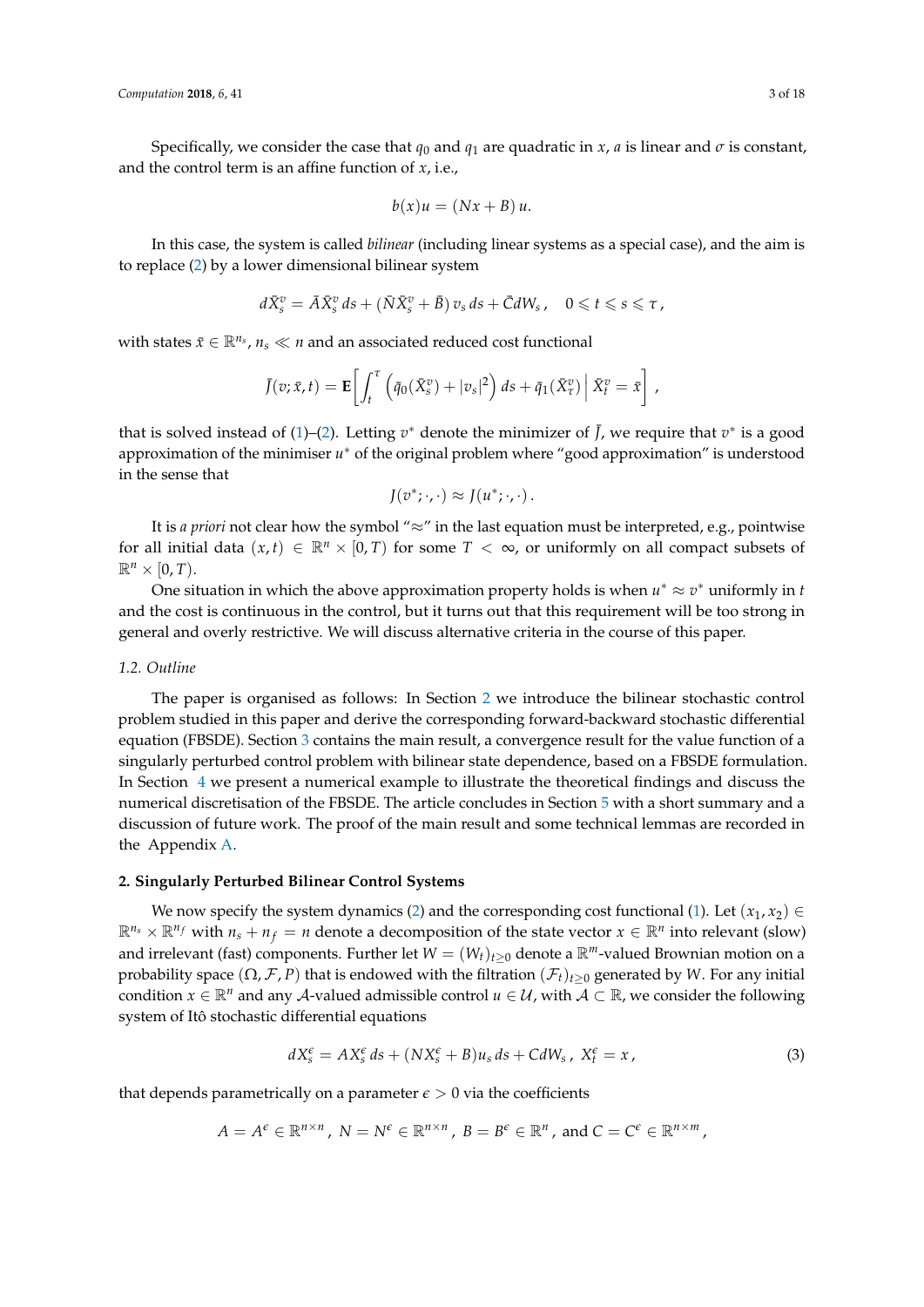where for brevity we also drop the dependence of the process on the control *u*, i.e.,  $X_s^{\epsilon} = X_s^{\mu,\epsilon}$ . The stiffness matrix *A* in [\(3\)](#page-2-1) is assumed to be of the form

$$
A = \begin{pmatrix} A_{11} & \epsilon^{-1/2} A_{12} \\ \epsilon^{-1/2} A_{21} & \epsilon^{-1} A_{22} \end{pmatrix} \in \mathbb{R}^{(n_s + n_f) \times (n_s + n_f)},
$$
(4)

with  $n = n_s + n_f$ . Control and noise coefficients are given by

$$
N = \begin{pmatrix} N_{11} & N_{12} \\ \epsilon^{-1/2} N_{21} & \epsilon^{-1/2} N_{22} \end{pmatrix} \in \mathbb{R}^{(n_s + n_f) \times (n_s + n_f)}
$$
(5)

and

$$
B = \left(\begin{array}{c} B_1 \\ \epsilon^{-1/2} B_2 \end{array}\right) \in \mathbb{R}^{(n_s + n_f) \times 1}, \quad C = \left(\begin{array}{c} C_1 \\ \epsilon^{-1/2} C_2 \end{array}\right) \in \mathbb{R}^{(n_s + n_f) \times m}, \tag{6}
$$

where  $Nx + B \in \text{range}(C)$  for all  $x \in \mathbb{R}^n$ ; often we will consider either the case  $m = 1$  with  $C_i = \sqrt{\rho}B_i$ ,  $\rho > 0$ , or  $m = n$ , with *C* being a multiple of the identity when  $\epsilon = 1$ . All block matrices  $A_{ij}$ ,  $N_{ij}$ ,  $B_i$  and  $C_i$  are assumed to be order 1 and independent of  $\epsilon$ .

The above *e*-scaling of the coefficients is natural for a system with *n<sup>s</sup>* slow and *n<sup>f</sup>* fast degrees of freedom and arises, for example, as a result of a balancing transformation applied to a large-scale system of equations; see e.g., [\[22](#page-15-21)[,45\]](#page-16-13). A special case of [\(3\)](#page-2-1) is the linear system

<span id="page-3-0"></span>
$$
dX_s^{\epsilon} = (AX_s^{\epsilon} + Bu_s) ds + CdW_s.
$$
\n(7)

Our goal is to control the stochastic dynamics  $(3)$ —or  $(7)$  as a special variant—so that a given cost criterion is optimised. Specifically, given two symmetric positive semidefinite matrices  $Q_0, Q_1 \in$  $\mathbb{R}^{n_s \times n_s}$ , we consider the quadratic cost functional

<span id="page-3-2"></span>
$$
J(u;t,x) = \mathbf{E}\left[\frac{1}{2}\int_t^\tau \left((X_{1,s}^\epsilon)^\top Q_0 X_{1,s}^\epsilon + |u_s|^2\right) ds + \frac{1}{2}(X_{1,\tau}^\epsilon)^\top Q_1 X_{1,\tau}^\epsilon\right],\tag{8}
$$

that we seek to minimise subject to the dynamics [\(3\)](#page-2-1). Here the expectation is understood as an expectation over all realisations of  $(X_s^{\epsilon})_{s\in[t,\tau]}$  starting at  $X_t^{\epsilon}=x$ , and as a consequence *J* is a function of the initial data  $(t, x)$ . The stopping time is defined as the minimum of some time  $T < \infty$  and the first exit time of a domain  $D = D_s \times \mathbb{R}^{n_f} \subset \mathbb{R}^{n_s} \times \mathbb{R}^{n_f}$  where  $D_s$  is an open and bounded set with smooth boundary. Specifically, we set  $\tau = \min\{\tau_D, T\}$ , with

$$
\tau_D=\inf\{r\geq t:X_r^{\epsilon}\notin D\}.
$$

In other words,  $\tau$  is the stopping time that is defined by the event that either  $r = T$  or  $X_r^{\epsilon}$  leaves the set  $D = D_s \times \mathbb{R}^{n_f}$ , whichever comes first. Please note that the cost function does not explicitly depend on the fast variables  $x_2$ . We define the corresponding value function by

<span id="page-3-1"></span>
$$
V^{\epsilon}(t,x) = \inf_{u \in \mathcal{U}} J(u;t,x).
$$
 (9)

**Remark 1.** As a consequence of the boundedness of  $D_s \subset \mathbb{R}^{n_s}$ , we may assume that all coefficients in our control *problem are bounded or Lipschitz continuous, which makes some of the proofs in the paper more transparent.*

*We further note that all of the following considerations trivially carry over to the case*  $N = 0$  *and a multi-dimensional control variable, i.e.,*  $u \in \mathbb{R}^k$  *and*  $B \in \mathbb{R}^{n \times k}$ *.*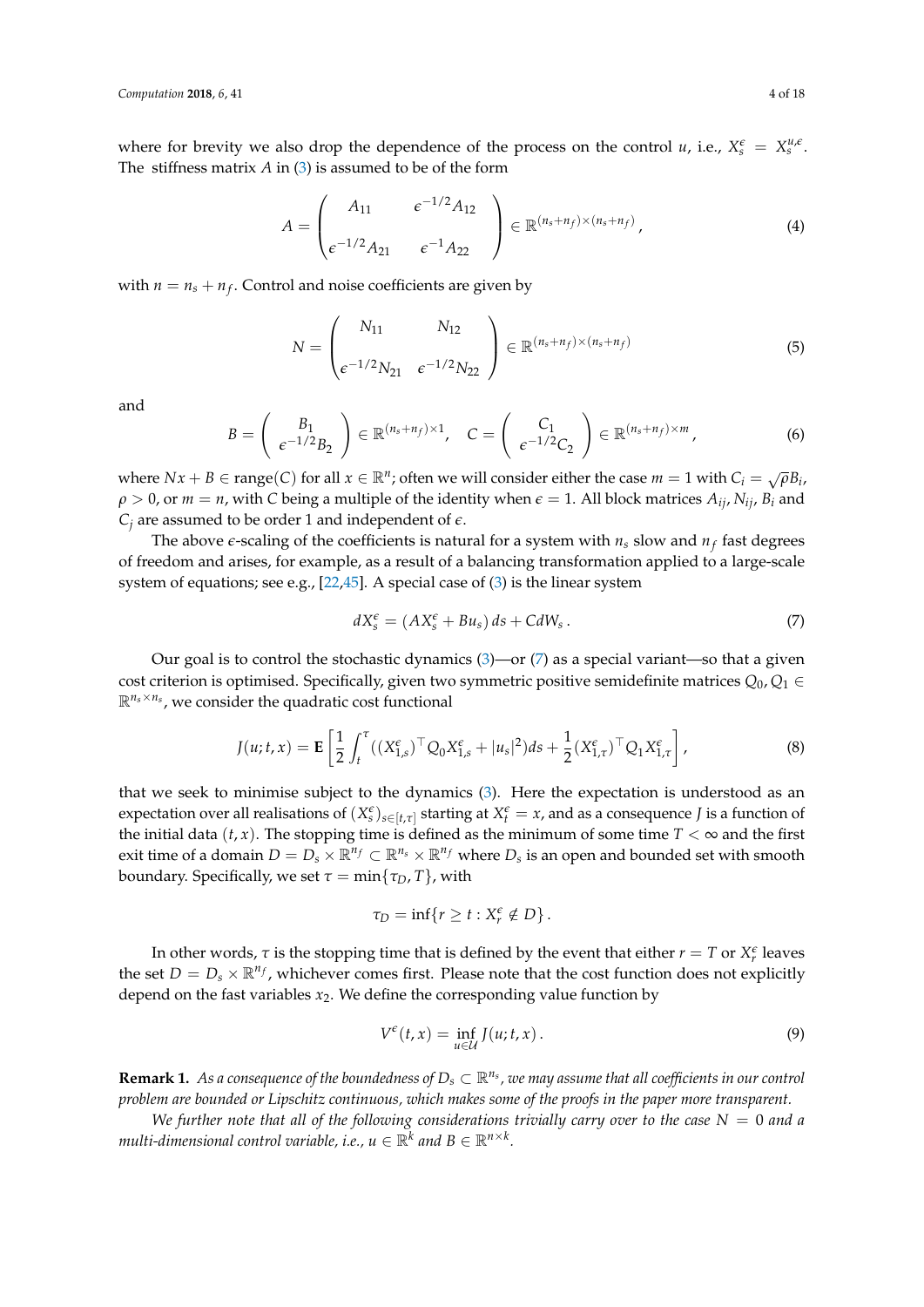## *From Stochastic Control to Forward-Backward Stochastic Differential Equations*

We suppose that the matrix pair  $(A, C)$  satisfies the Kalman rank condition

<span id="page-4-3"></span>
$$
rank(C|AC|A2C|...|An-1C) = n.
$$
\n(10)

A necessary—and in this case sufficient—condition for optimality of our control problem is that the value function [\(9\)](#page-3-1) solves a semilinear parabolic partial differential equation of Hamilton-Jacobi-Bellman type (a.k.a. *dynamic programming equation*) [\[46\]](#page-16-14)

<span id="page-4-0"></span>
$$
-\frac{\partial V^{\epsilon}}{\partial t} = L^{\epsilon} V^{\epsilon} + f(x, V^{\epsilon}, C^{\top} \nabla V^{\epsilon}), \quad V^{\epsilon}|_{E^{+}} = q_{1}, \tag{11}
$$

where

$$
q_1(x) = \frac{1}{2}x_1^\top Q_1 x_1
$$

and  $E^+$  is the terminal set of the augmented process  $(s, X_s^{\epsilon})$ , precisely  $E^+ = ([0, T) \times \partial D) \cup (\{T\} \times D)$ . Here  $L^{\epsilon}$  is the infinitesimal generator of the control-free process,

<span id="page-4-4"></span>
$$
L^{\epsilon} = \frac{1}{2}CC^{\top} \colon \nabla^2 + (Ax) \cdot \nabla,
$$
\n(12)

and the nonlinearity *f* is given by

$$
f(x,y,z) = \frac{1}{2}x_1^\top Q_0 x_1 - \frac{1}{2} \left| \left( x^\top N^\top + B^\top \right) \left( C^\top \right)^{\sharp} z \right|^2.
$$
 (13)

Please note that  $f$  is independent of  $y$  where  $(C^\top)^\sharp$  denotes the Moore-Penrose pseudoinverse that is is unambiguously defined since  $z = C^{\top} \nabla V^{\epsilon}$  and  $(Nx + B) \in \text{range}(C)$ , which by noting that  $(C^{\top})^{\sharp} C^{\top}$  is the orthogonal projection onto range(*C*) implies that

$$
|(x^\top N^\top + B^\top)\nabla V^{\epsilon}|^2 = |(x^\top N^\top + B^\top) (C^\top)^{\sharp} z|^2.
$$

The specific semilinear form of the equation is a consequence of the control problem being linear-quadratic. As a consequence, the dynamic programming Equation [\(11\)](#page-4-0) admits a representation in form of an uncoupled forward-backward stochastic differential equation (FBSDE). To appreciate this point, consider the control-free process  $X_s^{\epsilon} = X_s^{\epsilon,\mu=0}$  with infinitesimal generator  $L^{\epsilon}$  and define an adapted process  $Y_s^{\epsilon} = Y_s^{\epsilon, x, t}$  by

<span id="page-4-1"></span>
$$
Y_s^{\epsilon} = V^{\epsilon}(s, X_s^{\epsilon}). \tag{14}
$$

(We abuse notation and denote both the controlled and the uncontrolled process by  $X_{\rm s}^{\epsilon}$ .) Then, by definition,  $Y_t^{\epsilon} = V^{\epsilon}(t, x)$ . Moreover, by Itô's formula and the dynamic programming Equation [\(11\)](#page-4-0), the pair  $(X_s^{\epsilon}, Y_s^{\epsilon})_{s \in [t,\tau]}$  can be shown to solve the system of equations

<span id="page-4-2"></span>
$$
dX_{s}^{\epsilon} = AX_{s}^{\epsilon} ds + CdW_{s}, \quad X_{t}^{\epsilon} = x
$$
  
\n
$$
dY_{s}^{\epsilon} = -f(X_{s}^{\epsilon}, Y_{s}^{\epsilon}, Z_{s}^{\epsilon})ds + Z_{s}^{\epsilon} dW_{s}, \quad Y_{\tau}^{\epsilon} = q_{1}(X_{\tau}^{\epsilon}),
$$
\n(15)

with  $Z_s^{\epsilon} = C^{\top} \nabla V^{\epsilon}(s, X_s^{\epsilon})$  being the control variable. Here, the second equation is only meaningful if interpreted as a backward equation, since only in this case  $Z_s^{\epsilon}$  is uniquely defined. To see this, let  $f = 0$ and  $q_1(x) = x$  and note that the ansatz [\(14\)](#page-4-1) implies that  $Y_s^{\epsilon}$  is adapted to the filtration generated by the forward process  $X_s^{\epsilon}$ . If the second equation was just a time-reversed SDE then  $(Y_s^{\epsilon}, Z_s^{\epsilon}) \equiv (X_{\tau}^{\epsilon}, 0)$ would be the unique solution to the SDE  $dY_s^{\epsilon} = Z_s^{\epsilon} dW_s$  with terminal condition  $Y_{\tau}^{\epsilon} = X_{\tau}^{\epsilon}$ . However, such a solution would not be adapted, because  $Y_s^{\epsilon}$  for  $s < \tau$  would depend on the future value  $X_{\tau}^{\epsilon}$  of the forward process.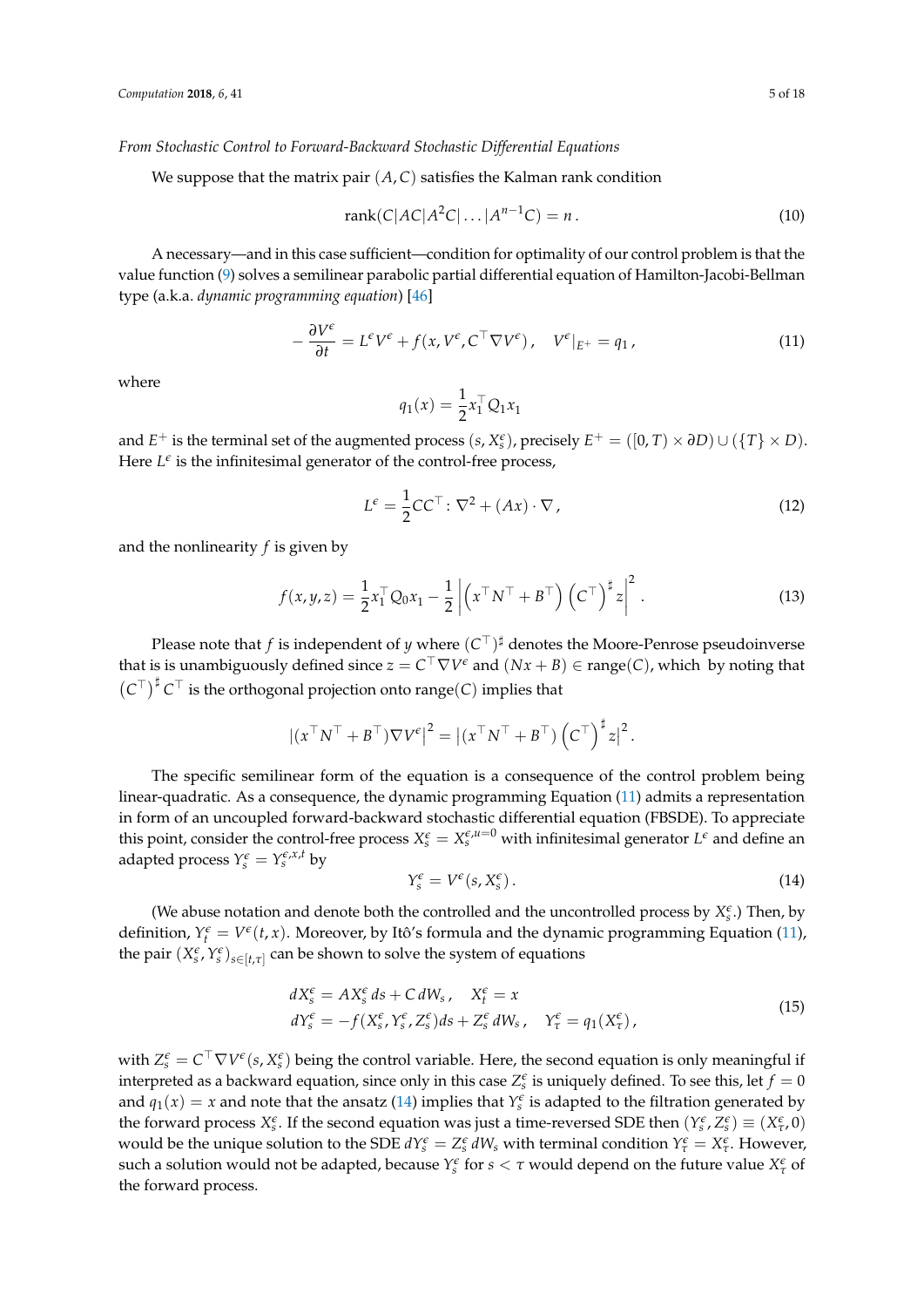**Remark 2.** *Equation* [\(15\)](#page-4-2) *is called an* uncoupled FBSDE *because the forward equation for*  $X_s^{\epsilon}$  *is independent* of  $Y_s^\epsilon$  or  $Z_s^\epsilon$ . The fact that the FBSDE is uncoupled furnishes a well-known duality relation between the value *function of an LQ optimal control problem and the cumulate generating function of the cost [\[47,](#page-16-15)[48\]](#page-16-16); specifically, in the case that*  $N = 0$ ,  $B = C$  *and the pair*  $(A, B)$  *being completely controllable, it holds that* 

$$
V^{\epsilon}(t,x) = -\log \mathbf{E}\left[\exp\left(-\int_{t}^{\tau} q_{0}(X_{s}^{\epsilon})ds - q_{1}(X_{\tau}^{\epsilon})\right)\right],
$$
\n(16)

*with*

$$
q_0(x) = \frac{1}{2} x_1^\top Q_0 x_1 \,.
$$

*Here the expectation on the right hand side is taken over all realisations of the control-free process*  $X_s^\epsilon=$  $X_s^{\epsilon, u=0}$ , starting at  $X_t^{\epsilon} = x$ . By the Feynman-Kac theorem, the function  $\psi^{\epsilon} = \exp(-V^{\epsilon})$  solves the linear *parabolic boundary value problem*

$$
\left(\frac{\partial}{\partial t} + L^{\epsilon}\right)\psi^{\epsilon} = q_0(x)\psi^{\epsilon}, \quad \psi^{\epsilon}|_{E^{+}} = \exp\left(-q_1\right), \tag{17}
$$

*which is equivalent to the corresponding dynamic programming Equation [\(11\)](#page-4-0).*

## <span id="page-5-0"></span>**3. Model Reduction**

The idea is to exploit the fact that [\(15\)](#page-4-2) is uncoupled, which allows us to derive an FBSDE for the slow variables  $\bar{X}^{\epsilon}_{s} = X^{\epsilon}_{1,s}$  only, by standard singular perturbation methods. The reduced FBSDE as  $\epsilon \rightarrow 0$  will then be of the form

<span id="page-5-1"></span>
$$
d\bar{X}_s = \bar{A}\bar{X}_s ds + \bar{C} dW_s, \quad \bar{X}_t = x_1
$$
  
\n
$$
d\bar{Y}_s = -\bar{f}(\bar{X}_s, \bar{Y}_s, \bar{Z}_s) ds + \bar{Z}_s dW_s, \quad \bar{Y}_\tau = \bar{q}_1(\bar{X}_\tau),
$$
\n(18)

where the limiting form of the backward SDE follows from the corresponding properties of the forward SDE. Specifically, assuming that the solution of the associated SDE

<span id="page-5-2"></span>
$$
d\xi_s = A_{22}\xi_s ds + C_2 dW_s \,, \tag{19}
$$

that is governing the fast dynamics as  $\epsilon \to 0$ , is ergodic with unique Gaussian invariant measure  $\pi = \mathcal{N}(0, \Sigma)$ , where  $\Sigma = \Sigma^\top > 0$  is the unique solution to the Lyapunov equation

<span id="page-5-3"></span>
$$
A_{22}\Sigma + \Sigma A_{22}^{\top} = -C_2 C_2^{\top}, \qquad (20)
$$

we obtain that, asymptotically as  $\epsilon \to 0$ ,

$$
X_{2,s}^{\epsilon} \sim \xi_{s/\epsilon}, \quad s > 0. \tag{21}
$$

As a consequence, the limiting SDE governing the evolution of the slow process  $X_{1,s}^{\epsilon}$ —in other words: the forward part of [\(18\)](#page-5-1)—has the coefficients

$$
\bar{A} = A_{11} - A_{12}A_{22}^{-1}A_{21}, \quad \bar{C} = C_1 - A_{12}A_{22}^{-1}C_2,\tag{22}
$$

which follows from standard homogenisation arguments [\[49\]](#page-17-0); a formal derivation is given in the Appendix [A.](#page-12-1) By a similar reasoning we find that the driver of the limiting backward SDE reads

$$
\bar{f}(x_1, y, z_1) = \int_{\mathbb{R}^{n_f}} f((x_1, x_2), y, (z_1, 0)) \pi(dx_2), \qquad (23)
$$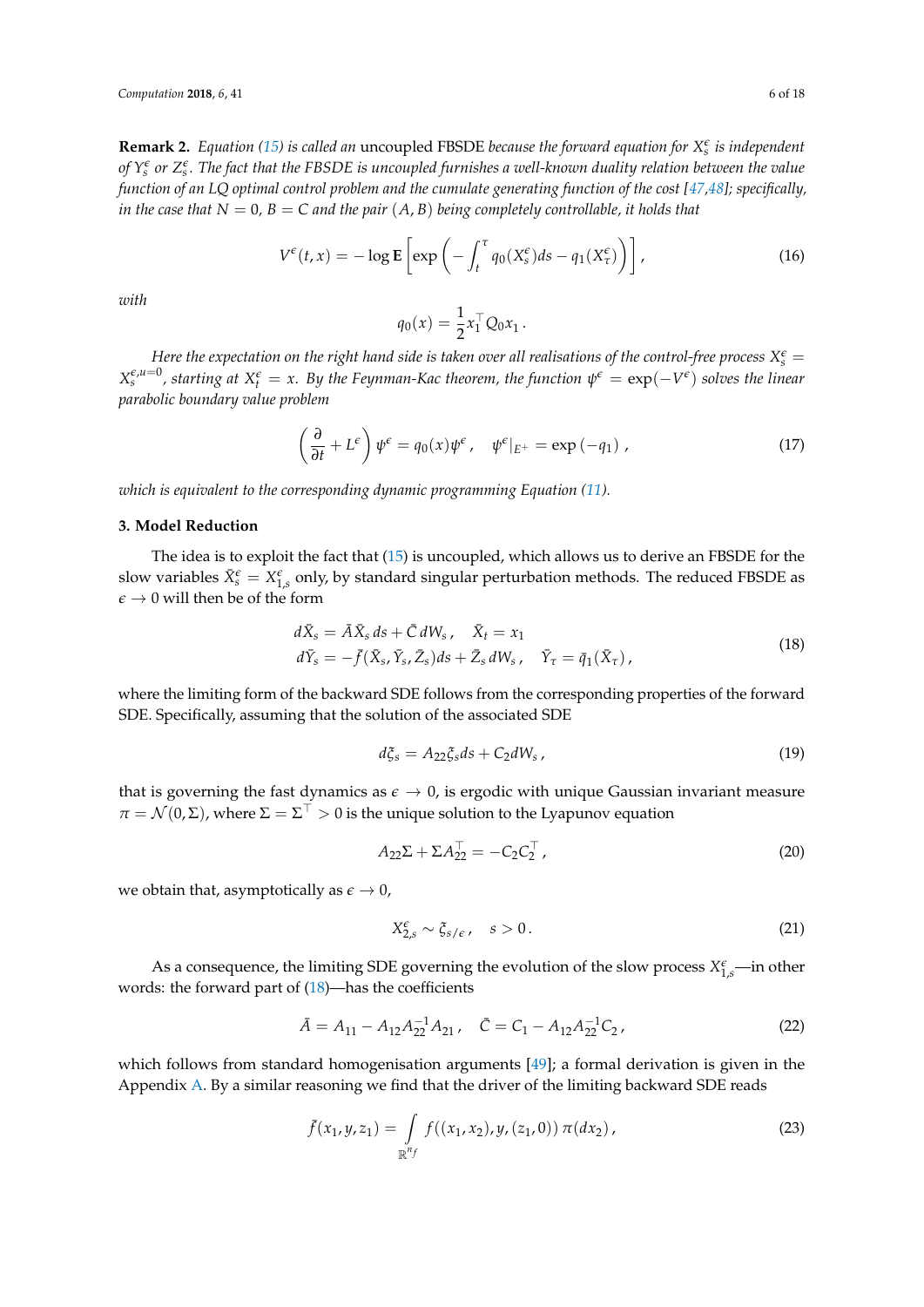specifically,

$$
\bar{f}(x_1, y, z_1) = \frac{1}{2} x_1^\top \bar{Q}_0 x_1 - \frac{1}{2} | \left( x_1^\top \bar{N}^\top + \bar{B}^\top \right) z_1 |^2 + K_0,
$$
\n(24)

with

$$
\bar{Q}_0 = Q_0, \quad \bar{N} = C_1^{\sharp} N_{11}, \quad \bar{B} = C_1^{\sharp} \left( B_1 + N_{12} \Sigma^{1/2} \right). \tag{25}
$$

The limiting backward SDE is equipped with a terminal condition  $\bar{q}_1$  that equals  $q_1$ , namely,

$$
\bar{q}_1(x_1) = \frac{1}{2} x_1^\top Q_1 x_1. \tag{26}
$$

## *3.1. Interpretation as an Optimal Control Problem*

It is possible to interpret the reduced FBSDE again as the probabilistic version of a dynamic programming equation. To this end, note that [\(10\)](#page-4-3) implies that the matrix pair  $(\bar{A}, \bar{C})$  satisfies the Kalman rank condition [\[50\]](#page-17-1)

$$
rank(\bar{C}|A\bar{C}|A^2\bar{C}|...|A^{n_s-1}\bar{C})=n_s.
$$

As a consequence, the semilinear partial differential equation

<span id="page-6-0"></span>
$$
-\frac{\partial V}{\partial t} = \bar{L}V + \bar{f}(x_1, V, \bar{C}^\top \nabla V), \quad V|_{E_s^+} = \bar{q}_1,
$$
\n(27)

with  $E_s^+ = ([0, T) \times \partial D_s) \cup (\{T\} \times D_s)$  and

<span id="page-6-5"></span>
$$
\bar{L} = \frac{1}{2}\bar{C}\bar{C}^{\top} \colon \nabla^2 + (\bar{A}x_1) \cdot \nabla \tag{28}
$$

 $\text{has a classical solution } V \in C^{1,2}([0,T) \times D) \cap C^{0,1}(E^+_s)$ . Letting  $\bar{Y}_s := V(s, \bar{X}_s)$ ,  $0 \leqslant t \leqslant s \leqslant \tau$ , with initial data  $\bar{X}_t = x_1$  and  $\bar{Z}_s = \bar{C}^\top \nabla V(s, \bar{X}_s)$ , the limiting FBSDE [\(18\)](#page-5-1) can be readily seen to be equivalent to [\(27\)](#page-6-0). The latter is the dynamic programming equation of the following LQ optimal control problem: minimise the cost functional

<span id="page-6-6"></span>
$$
\bar{J}(v;t,x_1) = \mathbf{E}\left[\frac{1}{2}\int_t^\tau (\bar{X}_s^\top \bar{Q}_0 \bar{X}_s + |v_s|^2)ds + \frac{1}{2}\bar{X}_\tau^\top \bar{Q}_1 \bar{X}_\tau\right],\tag{29}
$$

subject to

<span id="page-6-4"></span>
$$
d\bar{X}_s = \bar{A}\bar{X}_s ds + (\bar{M}\bar{X}_s + \bar{D}) v_s ds + \bar{C} dw_s, \quad \bar{X}_t = x_1,
$$
\n(30)

where  $(w_s)_{s>0}$  denotes standard Brownian motion in  $\mathbb{R}^{n_s}$  and we have introduced the new control coefficients  $\overline{M} = \overline{C}\overline{N}$  and  $\overline{D} = \overline{C}\overline{B}$ .

## *3.2. Convergence of the Control Value*

Before we state our main result and discuss its implications for the model reduction of linear and bilinear systems, we recall the basic assumptions that we impose on the system dynamics. Specifically, we say that the dynamics [\(3\)](#page-2-1) and the corresponding cost functional [\(8\)](#page-3-2) satisfy **Condition LQ** if the following holds:

- <span id="page-6-7"></span><span id="page-6-1"></span>1. (*A*, *C*) is controllable, and the range of  $b(x) = Nx + B$  is a subspace of range(*C*).
- 2. The matrix *A*<sup>22</sup> is Hurwitz (i.e., its spectrum lies entirely in the open left complex half-plane) and the matrix pair  $(A_{22}, C_2)$  is controllable.
- <span id="page-6-3"></span><span id="page-6-2"></span>3. The driver of the FBSDE [\(15\)](#page-4-2) is continuous and quadratically growing in *Z*.
- 4. The terminal condition in [\(15\)](#page-4-2) is bounded; for simplicity we set  $Q_1 = 0$  in [\(8\)](#page-3-2).

Assumption [2](#page-6-1) implies that the fast subsystem [\(19\)](#page-5-2) has a unique Gaussian invariant measure  $\pi$  =  $\mathcal{N}(0,\Sigma)$  with full topological support, i.e., we have  $\Sigma=\Sigma^\top>0.$  According to ([\[51\]](#page-17-2), Prop. 3.1) and [\[33\]](#page-16-6), existence and uniqueness of [\(15\)](#page-4-2) is guaranteed by Assumptions [3](#page-6-2) and [4](#page-6-3) and the controllability of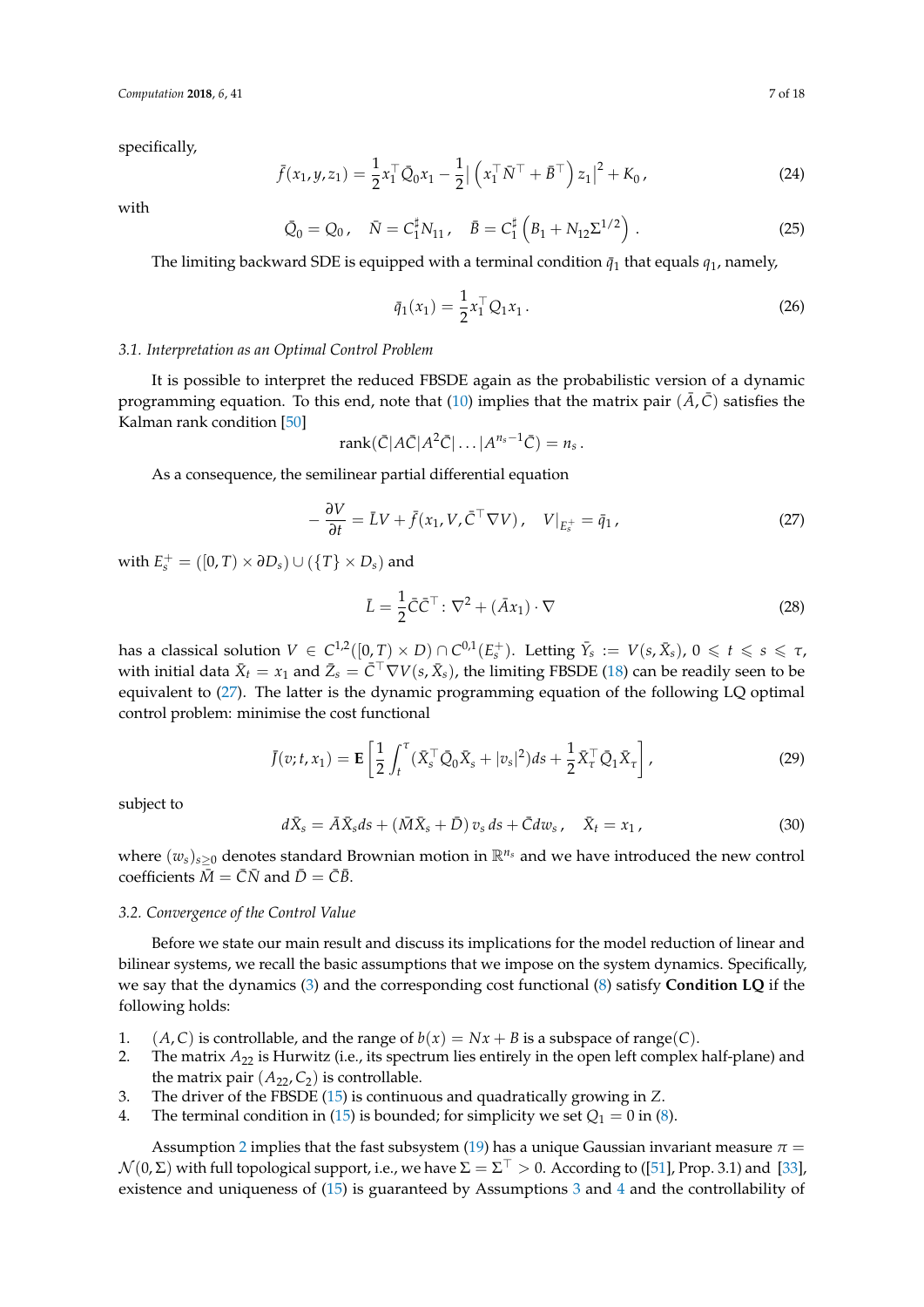$(A, C)$  and the range condition, which imply that the transition probability densities of the (controlled or uncontrolled) forward process  $X_s^{\epsilon}$  are smooth and strictly positive. As a consequence of the complete controllability of the original system, the reduced system [\(30\)](#page-6-4) is completely controllable too, which guarantees existence and uniqueness of a classical solution of the limiting dynamic programming Equation [\(27\)](#page-6-0); see, e.g., [\[52\]](#page-17-3).

Uniform convergence of the value function  $V^{\epsilon} \to V$  is now entailed by the strong convergence of the solution to the corresponding FBSDE as is expressed by the following Theorem.

<span id="page-7-2"></span>**Theorem 1.** *Let the assumptions of Condition LQ hold. Further let V e be the classical solution of the dynamic programming Equation [\(11\)](#page-4-0) and V be the solution of [\(27\)](#page-6-0). Then*

$$
V^{\epsilon} \to V,
$$

*uniformly on all compact subsets of*  $[0, T] \times D$ .

The proof of the Theorem is given in Appendix [A.2.](#page-14-0) For the reader's convenience, we present a formal derivation of the limit equation in the next subsection.

## <span id="page-7-5"></span>*3.3. Formal Derivation of the Limiting FBSDE*

Our derivation of the limit FBSDE follows standard homogenisation arguments (see [\[49](#page-17-0)[,53](#page-17-4)[,54\]](#page-17-5)), taking advantage of the fact that the FBSDE is uncoupled. To this end we consider the following linear evolution equation

<span id="page-7-0"></span>
$$
\left(\frac{\partial}{\partial t} - L^{\epsilon}\right)\phi^{\epsilon} = 0, \quad \phi^{\epsilon}(x_1, x_2, 0) = g(x_1)
$$
\n(31)

for a function  $\phi^{\epsilon}$ :  $\bar{D}_s \times \mathbb{R}^{n_f} \times [0, T]$  where

<span id="page-7-3"></span>
$$
L^{\epsilon} = \frac{1}{\epsilon}L_0 + \frac{1}{\sqrt{\epsilon}}L_1 + L_2, \qquad (32)
$$

with

$$
L_0 = \frac{1}{2} C_2 C_2^{\top} : \nabla_{x_2}^2 + (A_{22} x_2) \cdot \nabla_{x_2}
$$
\n(33)

$$
L_1 = \frac{1}{2} C_1 C_2^{\top} : \nabla_{x_2 x_1}^2 + \frac{1}{2} C_2 C_1^{\top} : \nabla_{x_1 x_2}^2 + (A_{12} x_2) \cdot \nabla_{x_1} + (A_{21} x_1) \cdot \nabla_{x_2}
$$
\n(34)

$$
L_2 = \frac{1}{2} C_1 C_1^\top \colon \nabla_{x_1}^2 + (A_{11} x_1) \cdot \nabla_{x_1}
$$
\n(35)

is the generator associated with the control-free forward process  $X_s^{\epsilon}$  in [\(15\)](#page-4-2). We follow the standard procedure of [\[49\]](#page-17-0) and consider the perturbative expansion

> <span id="page-7-4"></span> $\phi^{\epsilon} = \phi_0 + \sqrt{\frac{2}{\epsilon}}$  $\overline{\epsilon}\phi_1 + \epsilon\phi_2 + \ldots$

that we insert into the Kolmogorov Equation [\(31\)](#page-7-0). Equating different powers of  $\epsilon$  we find a hierarchy of equations, the first three of which read

<span id="page-7-1"></span>
$$
L_0 \phi_0 = 0
$$
,  $L_0 \phi_1 = -L_1 \phi_0$ ,  $L_0 \phi_2 = \frac{\partial \phi_0}{\partial t} - L_1 \phi_1 - L_2 \phi_0$ . (36)

Assumption [2](#page-6-1) on page [7](#page-6-1) implies that *L*<sup>0</sup> has a one-dimensional nullspace that is spanned by functions that are constant in  $x_2$ , and thus the first of the three equations implies that  $\phi_0$  is independent of *x*2. Hence the second equation—the cell problem—reads

$$
L_0 \phi_1 = -(A_{12} x_2) \cdot \nabla \phi_0(x_1, t).
$$
 (37)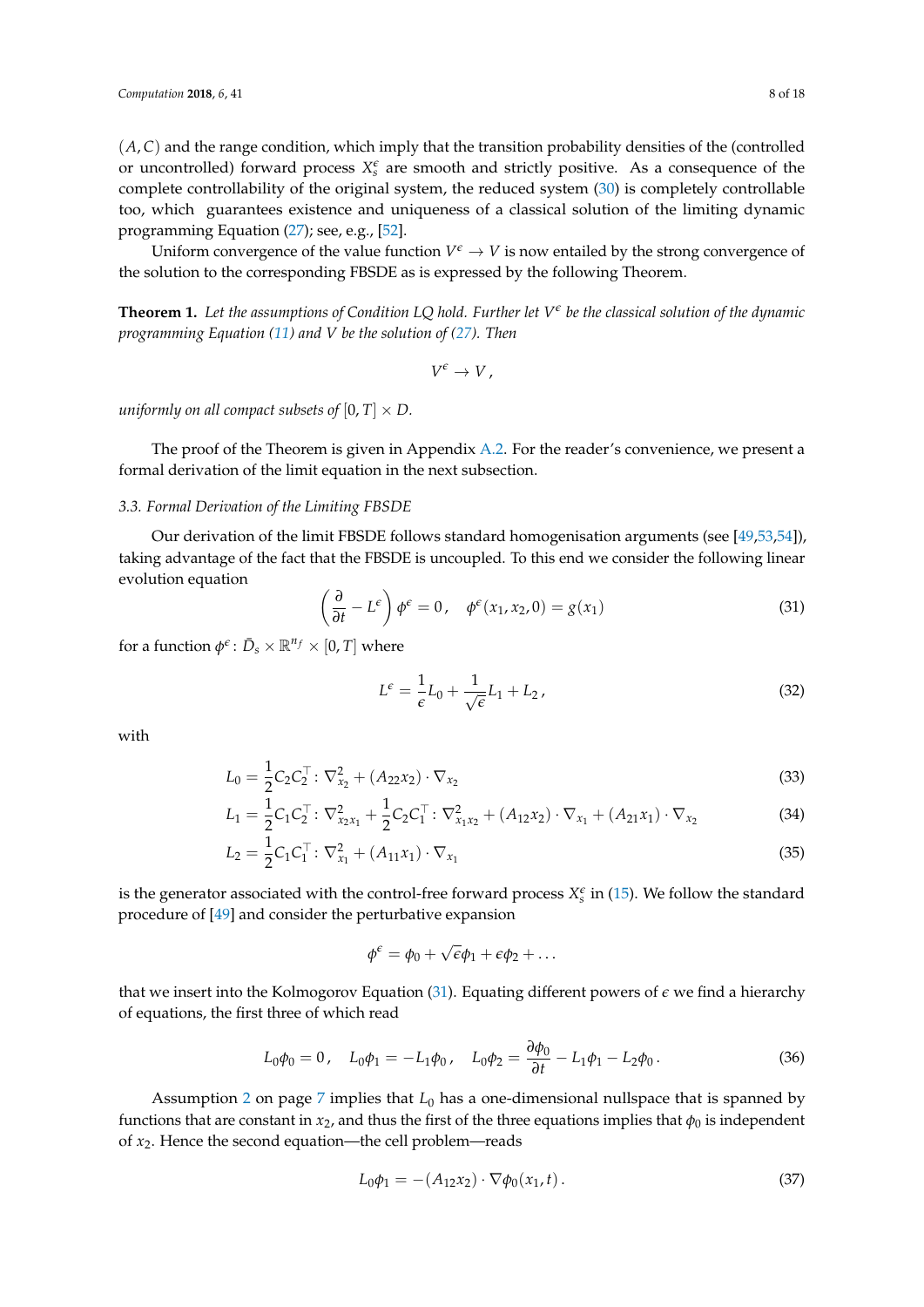The last equation has a solution by the Fredholm alternative, since the right hand side averages to zero under the invariant measure *π* of the fast dynamics that is generated by the operator *L*0, in other words, the right hand side of the linear equation is orthogonal to the nullspace of  $L_0^*$  spanned by the density of  $\pi$ . Here  $L_0^*$  is the formal  $L^2$  adjoint of the operator  $L_0$ , defined on a suitable dense subspace of *L* 2 . The form of the equation suggests the general ansatz

$$
\phi_1 = \psi(x_2) \cdot \nabla \phi_0(x_1, t) + R(x_1, t)
$$

where the function *R* plays no role in what follows, so we set it equal to zero. Since  $L_0\psi = -(A_{12}x_2)^\top$ , the function  $\psi$  must be of the form  $\psi = Qx_2$  with a matrix  $Q \in \mathbb{R}^{n_s \times n_f}$ . Hence

$$
Q = -A_{12}A_{22}^{-1}.
$$

Now, solvability of the last of the three equations of [\(36\)](#page-7-1) requires again that the right hand side averages to zero under  $\pi$ , i.e.,

<span id="page-8-1"></span>
$$
\int_{\mathbb{R}^{n_{f}}} \left( \frac{\partial \phi}{\partial t} + L_{1} \left[ \left( A_{12} A_{22}^{-1} x_{2} \right) \cdot \nabla \phi \right] - L_{2} \phi \right) \pi(dx_{2}) = 0, \qquad (38)
$$

which formally yields the limiting equation for  $\phi = \phi_0(x_1, t)$ . Since  $\pi$  is a Gaussian measure with mean 0 and covariance  $\Sigma$  given by [\(20\)](#page-5-3), the integral [\(38\)](#page-8-1) can be explicitly computed:

<span id="page-8-2"></span>
$$
\left(\frac{\partial}{\partial t} - \bar{L}\right)\phi = 0, \quad \phi(x_1, 0) = g(x_1), \tag{39}
$$

where *L* is given by [\(28\)](#page-6-5) and the initial condition  $\phi(\cdot, 0) = g$  is a consequence of the fact that the initial condition in [\(31\)](#page-7-0) is independent of  $\epsilon$ . By the controllability of the pair  $(\bar{A}, \bar{C})$ , the limiting Equation [\(39\)](#page-8-2) has a unique classical solution and uniform convergence  $\phi^\epsilon\to\phi$  is guaranteed by standard results, e.g., ([\[49\]](#page-17-0), Thm. 20.1).

Since the backward part of  $(15)$  is uniformly bounded in  $\epsilon$ , the final form of the homogenised FBSDE [\(18\)](#page-5-1) is found by averaging over *x*2, with the unique solution of the corresponding backward SDE satisfying  $Z_{2,s} = 0$  as the averaged backward process is independent of  $x_2$ .

## <span id="page-8-0"></span>**4. Numerical Studies**

In this section, we present numerical results for linear and bilinear control systems and discuss the numerical discretisation of uncoupled FBSDE associated with LQ stochastic control problems. We begin with the latter.

## *4.1. Numerical FBSDE Discretisation*

The fact that [\(15\)](#page-4-2) or [\(18\)](#page-5-1) are decoupled entails that they can be discretised by an explicit time-stepping algorithm. Here we utilise a variant of the least-squares Monte Carlo algorithm proposed in [\[41\]](#page-16-17); see also [\[55\]](#page-17-6). The convergence of numerical schemes for FBSDE with quadratic nonlinearities in the driver has been analysed in [\[56\]](#page-17-7).

The least-squares Monte Carlo scheme is based on the Euler discretisation of [\(15\)](#page-4-2):

<span id="page-8-3"></span>
$$
\hat{X}_{n+1} = \hat{X}_n + \Delta t A \hat{X}_n + \sqrt{\Delta t} C \xi_{n+1}
$$
\n
$$
\hat{Y}_{n+1} = \hat{Y}_n - \Delta t f(\hat{X}_n, \hat{Y}_n, \hat{Z}_n) + \sqrt{\Delta t} \hat{Z}_n \cdot \xi_{n+1}
$$
\n(40)

where  $(\hat{X}_n, \hat{Y}_n)$  denotes the numerical discretisation of the joint process  $(X_s^{\epsilon}, Y_s^{\epsilon})$ , where we set  $X_s^{\epsilon}$ *X*<sup>ε</sup><sub>*τ*</sub></sub> for *s* ∈ (*τ*<sub>*D*</sub>, *T*] when *τ*<sub>*D*</sub> < *T*, and ( $ξ$ <sub>*k*</sub>)<sub>*k*≥1</sub> is an i.i.d. sequence of normalised Gaussian random variables. Now let

$$
\mathcal{F}_n = \sigma\big(\big\{\hat{W}_k : 0 \leqslant k \leqslant n\big\}\big)
$$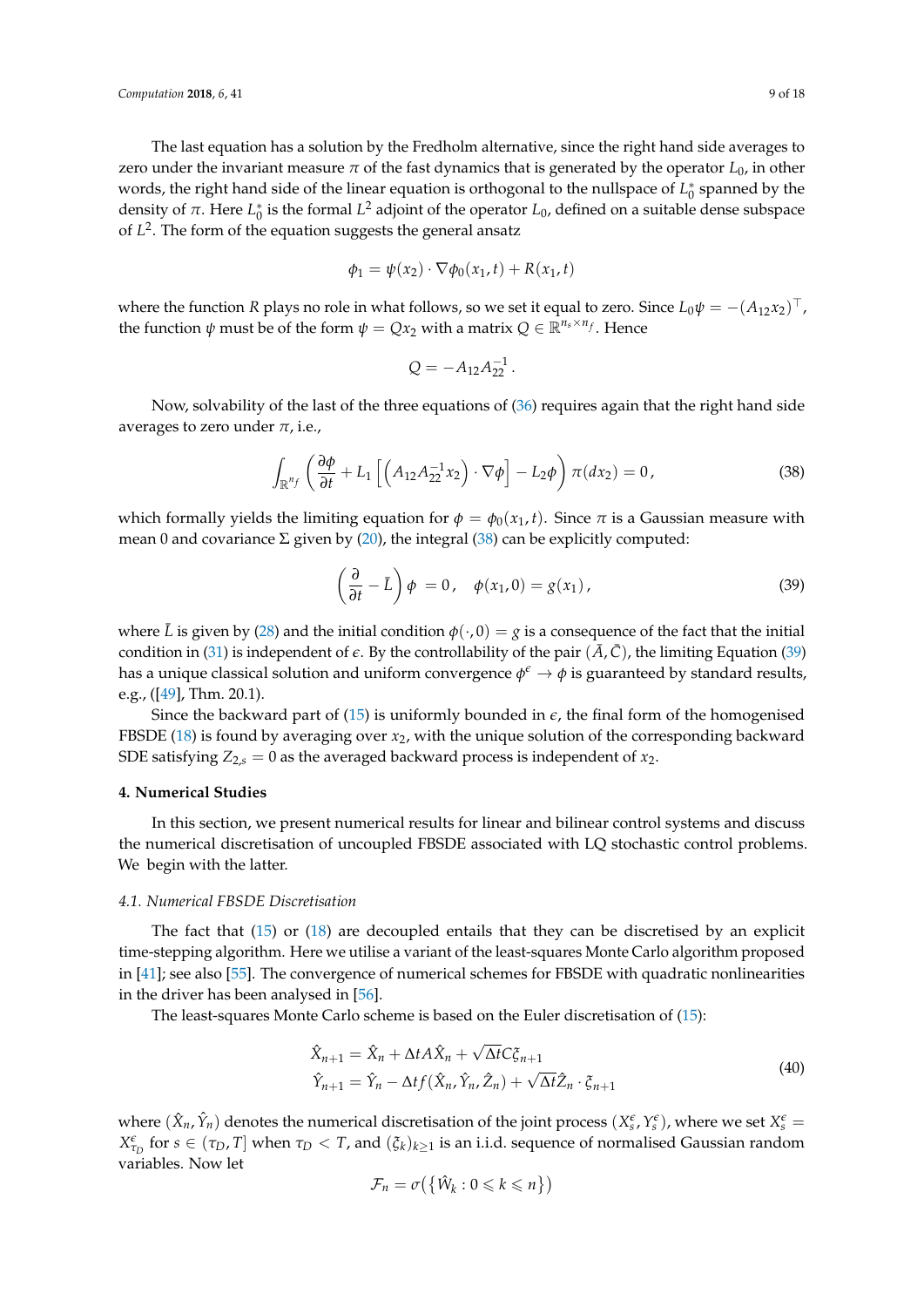be the  $\sigma$ -algebra generated by the discrete Brownian motion  $\hat{W}_n :=$ √  $\Delta t$  ∑<sub>*i*≤*n*</sub>  $\zeta$ <sup>*i*</sup>. By definition the joint process  $(X_s^{\epsilon}, Y_s^{\epsilon})$  is adapted to the filtration generated by  $(W_r)_{0\leqslant r\leqslant s}$ , therefore

<span id="page-9-0"></span>
$$
\hat{Y}_n = \mathbf{E}[\hat{Y}_n|\mathcal{F}_n] = \mathbf{E}[\hat{Y}_{n+1} + \Delta t f(\hat{X}_n, \hat{Y}_n, \hat{Z}_n)|\mathcal{F}_n],
$$
\n(41)

where we have used that  $\hat{Z}_n$  is independent of  $\xi_{n+1}$ . To compute  $\hat{Y}_n$  from  $\hat{Y}_{n+1}$  we use the identification of  $Z_s^{\epsilon}$  with  $C^{\top} \nabla V^{\epsilon}(s, X_s^{\epsilon})$  and replace  $\hat{Z}_n$  in [\(41\)](#page-9-0) by

$$
\hat{Z}_n = C^\top \nabla V^\epsilon(t_n, \hat{X}_n), \tag{42}
$$

and the parametric ansatz [\(44\)](#page-9-1) for  $V^\epsilon$  makes the overall scheme explicit in  $\hat{X}_n$  and  $\hat{Y}_n$ .

## *4.2. Least-Squares Solution of the Backward SDE*

To evaluate the conditional expectation  $\hat{Y}_n = \mathbf{E}[\cdot|\mathcal{F}_n]$  we recall that a conditional expectation can be characterised as the solution to the following quadratic minimisation problem:

$$
\mathbf{E}[S|\mathcal{F}_n] = \underset{Y \in L^2, \mathcal{F}_n\text{-measurable}}{\text{argmin}} \mathbf{E}[|Y - S|^2].
$$

Given  $M$  independent realisations  $\hat{X}_n^{(i)}$ ,  $i = 1, \ldots, M$  of the forward process  $\hat{X}_n$ , this suggests the approximation scheme

<span id="page-9-2"></span>
$$
\hat{Y}_n \approx \underset{Y=Y(\hat{X}_n)}{\text{argmin}} \frac{1}{M} \sum_{i=1}^{M} \left| Y - \hat{Y}_{n+1}^{(i)} - \Delta t f\left(\hat{X}_n^{(i)}, \hat{Y}_{n+1}^{(i)}, C^{\top} \nabla \hat{Y}_{n+1}^{(i)}\right) \right|^2, \tag{43}
$$

where  $\hat{Y}^{(i)}$  is defined by  $\hat{Y}^{(i)} = Y(\hat{X}^{(i)})$  with terminal values

$$
\hat{Y}_N^{(i)} = q_1(X_N^{(i)})\,, \quad \tau = N\Delta t\,.
$$

(Please note that  $N = N_D$  is random.) For simplicity, we assume in what follows that the terminal value is zero, i.e., we set  $q_1 = 0$ . (Recall that the existence and uniqueness result from [\[33\]](#page-16-6) requires  $q_1$ to be bounded.) To represent  $\hat{Y}_n$  as a function  $Y(\hat{X}_n)$  we use the ansatz

<span id="page-9-1"></span>
$$
Y(\hat{X}_n) = \sum_{k=1}^{K} \alpha_k(n) \varphi_k(\hat{X}_n), \qquad (44)
$$

with coefficients  $\alpha_1(\cdot), \ldots, \alpha_K(\cdot) \in \mathbb{R}$  and suitable basis functions  $\varphi_1, \ldots, \varphi_K \colon \mathbb{R}^n \to \mathbb{R}$  (e.g., Gaussians). Please note that the coefficients  $\alpha_k$  are the unknowns in the least-squares problem [\(43\)](#page-9-2) and thus are independent of the realisation. Now the least-squares problem that has to be solved in the *n*-th step of the backward iteration is of the form

<span id="page-9-4"></span>
$$
\hat{\alpha}(n) = \underset{\alpha \in \mathbb{R}^K}{\text{argmin}} \left\| A_n \alpha - b_n \right\|^2, \tag{45}
$$

with coefficients

<span id="page-9-3"></span>
$$
A_n = \left(\varphi_k\left(\hat{X}_n^{(i)}\right)\right)_{i=1,\dots,M;k=1,\dots,K}
$$
\n(46)

and data

$$
b_n = \left(\hat{Y}_{n+1}^{(i)} - \Delta t f(\hat{X}_n^{(i)}, \hat{Y}_{n+1}^{(i)}, C^\top \nabla \hat{Y}_{n+1}^{(i)})\right)_{i=1,\dots,M}.
$$
\n(47)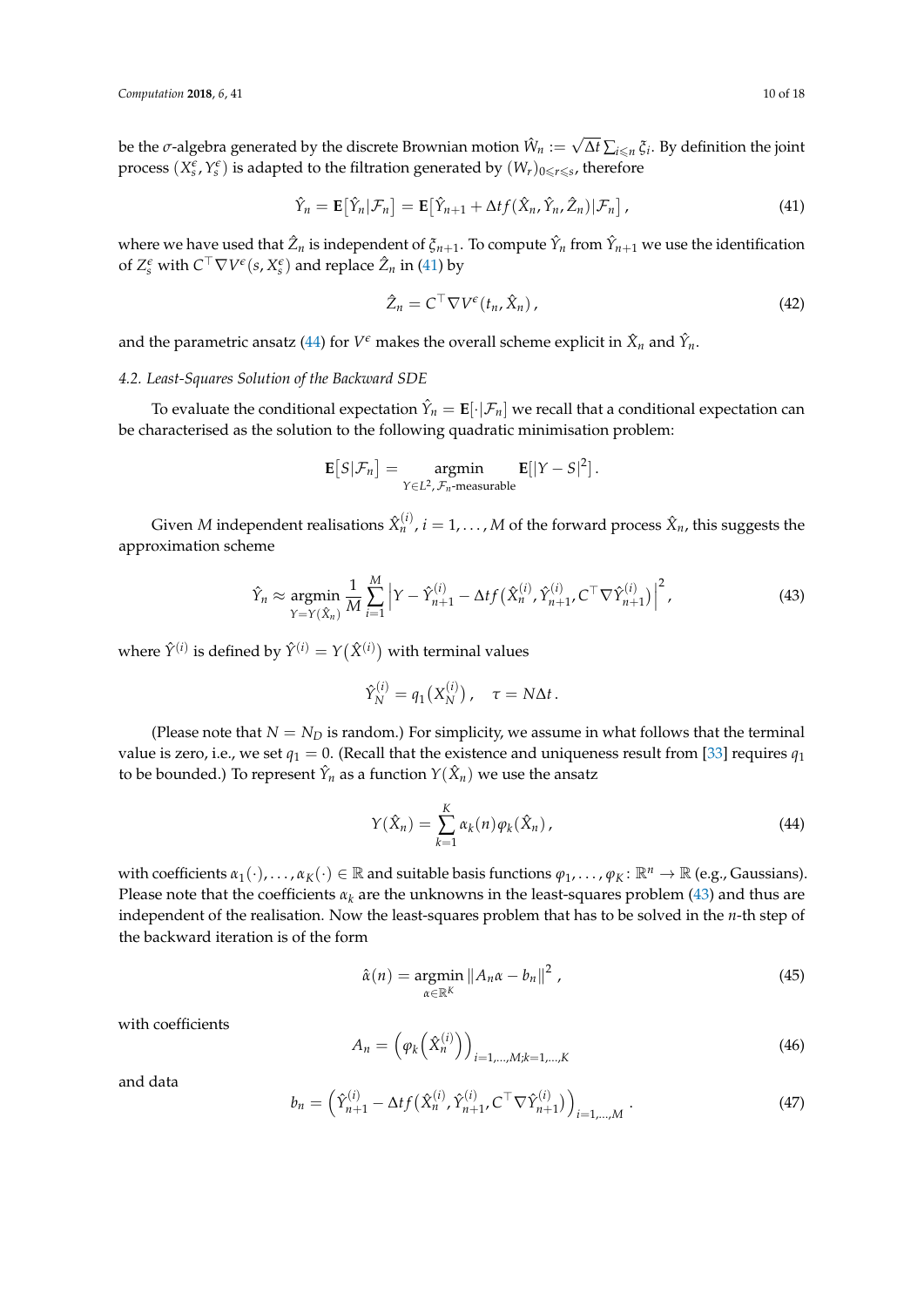Assuming that the coefficient matrix  $A_n \in \mathbb{R}^{M \times K}$ ,  $K \le M$  defined by [\(46\)](#page-9-3) has maximum rank *K*, then the solution to the least-squares problem  $(45)$  is given by

<span id="page-10-0"></span>
$$
\hat{\alpha}(n) = \left(A_n^\top A_n\right)^{-1} A_n^\top b_n.
$$
\n(48)

,

The thus defined scheme is strongly convergent of order  $1/2$  as  $\Delta t \to 0$  and  $M$ ,  $K \to \infty$  as has been analysed by [\[41\]](#page-16-17). Controlling the approximation quality for finite values ∆*t*, *M*, *K*, however, requires a careful adjustment of the simulation parameters and appropriate basis functions, especially with regard to the condition number of the matrix *An*.

## *4.3. Numerical Example*

Illustrating our theoretical findings of Theorem [1,](#page-7-2) we consider a linear system of form  $(7)$  where the matrices *A*, *B* and *C* are given by

$$
A = \begin{pmatrix} 0 & \epsilon^{-1/2} I_{n \times n} \\ -\epsilon^{-1/2} I_{n \times n} & -\gamma \epsilon^{-1} I_{n \times n} \end{pmatrix} \in \mathbb{R}^{2n \times 2n}
$$

and

$$
B=C=\left(\begin{array}{c}0\\\sigma\epsilon^{-1/2}I_{n\times n}\end{array}\right)\in\mathbb{R}^{2n\times n}.
$$

This is an instance of a controlled Langevin equation with friction and noise coefficients *γ*, *σ* > 0 which are assumed to fulfil the fluctuation-dissipation relation

$$
2\gamma=\sigma^2.
$$

In the example we let  $\gamma = 1/2$  and  $\sigma = 1$ . The quadratic cost functional [\(8\)](#page-3-2) is determined by the running cost via  $Q_0 = I_{n \times n} \in \mathbb{R}^{n \times n}$  and we apply no terminal cost, i.e.,  $Q_1 = 0$ .

The associated effective equations are given by  $(29)$ – $(30)$ , where

$$
\bar{A}=-\gamma^{-1}I_{n\times n}, \quad \bar{D}=\bar{C}=\sigma\gamma^{-1}, \quad \bar{M}=0, \quad \bar{Q}_0=I_{n\times n}, \quad \bar{Q}_1=0 \quad \in \mathbb{R}^{n\times n}.
$$

We apply the previously described FBSDE scheme  $(40)$ ,  $(44)$ – $(48)$ , which was shown to yield good results in [\[57\]](#page-17-8), to both the full and the reduced system, and we choose  $n = 3$ , i.e., the full system is six dimensional. To this end we choose the basis functions

$$
\phi_{k,n}^{\mu_k,\delta}(x) = \exp\left(-\frac{(\mu_k - x)^2}{2\delta}\right)
$$

where  $\delta = 0.1$  is fixed but  $\mu_k = \mu_k(n)$  changes in each timestep such that the basis follows the forward process. For this, we simulate *K* additional forward trajectories  $X^{(k)}$ ,  $k = 1, \ldots, K$  and set  $\mu_k(n) = X_n^{(k)}$ .

We choose the parameters for the numerics as follows. The number of basis functions *K* is given by  $K = 9$  for the reduced system and  $K^{\epsilon} = 40$  for the full system. We choose these values because the maximally observed rank of the coefficient matrices  $A_n$  defined in [\(46\)](#page-9-3) is 9 for the reduced system and they should not be rank deficient. For the full system we could have used a greater values for *K*, but we want to keep the computational effort reasonable. Further, we choose  $\Delta t = 5 \times 10^{-5}$  , the final time  $T = 0.5$  and the number of realisations  $M = 400$ .

We let the whole algorithm run five times and compute the distance between the value functions of the full and reduced systems

$$
E(\epsilon) := |V^{\epsilon}(0, x) - V(0, x)|
$$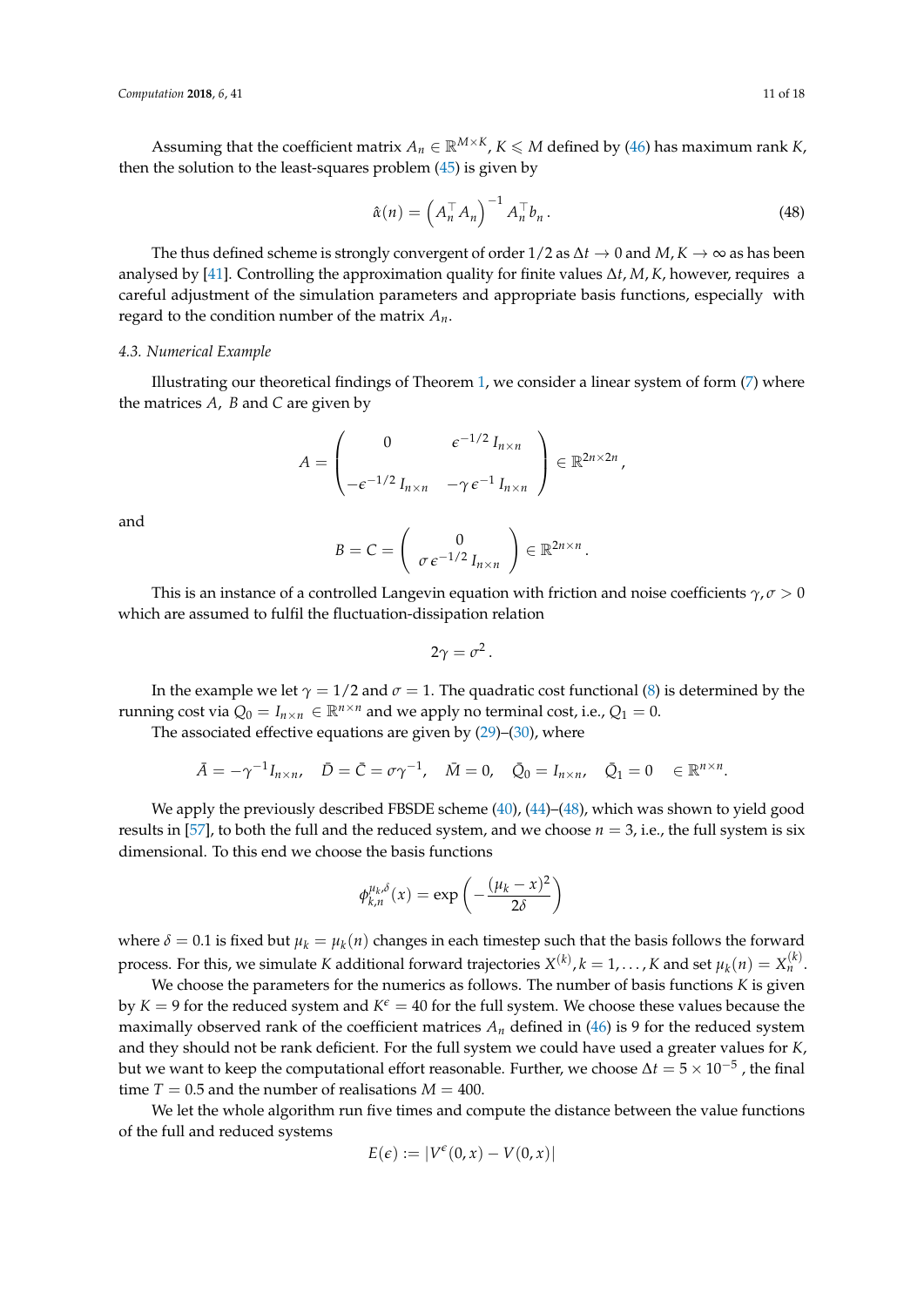<span id="page-11-0"></span>for which convergence of order 1/2 was found in the proof of Theorem [1.](#page-7-2) Indeed, we observe convergence of order 1/2 in our numerical example as can be seen in Figure [1](#page-11-0) where we depict the mean and standard deviation of  $E(\epsilon)$ .



**Figure 1.** Plot of the mean of  $E(\epsilon) \pm$  its standard deviation  $\sigma(E(\epsilon))$  and for comparison we plot  $\sqrt{\epsilon}$  against  $\epsilon$  on a doubly logarithmic scale: we observe convergence of order 1/2 as predicted by the theory.

## *4.4. Discussion*

We shall now discuss the implications of the above simple example when it comes to more complicated dynamical systems. As a general remark the results show that it is possible to to apply model reduction before solving the corresponding optimal control problem where the control variable in the original equation can simply be treated as a parameter. This is in accordance with the general model reduction strategy in control engineering; see e.g., [\[12](#page-15-11)[,13\]](#page-15-12) and the references therein. Our results not only guarantee convergence of the value function via convergence of  $Y^{\epsilon}$ , but they also imply strong convergence of the optimal control, by the convergence of the control process  $Z^{\epsilon}$  in  $L^2$ . (See the Appendix [A](#page-12-1) for details.) This means that in the case of a system with time scale separation, our result is highly valuable since we can resort to the reduced system for finding the optimal control which can then be applied to the full systems dynamics.

We stress that our results carry over to fully nonlinear stochastic control problems which have a similar LQ structure [\[24\]](#page-16-1). Clearly, for realistic (i.e., high-dimensional or nonlinear) systems the identification of a small parameter  $\epsilon$  remains challenging, and one has to resort to e.g., semi-empirical approaches, such as [\[58](#page-17-9)[,59\]](#page-17-10).

If the dynamics is linear, as is the case here, small parameters may be identified using system theoretic arguments based on balancing transformations (see, e.g., [\[22](#page-15-21)[,45\]](#page-16-13)). These approaches require that the dynamics is either linear or bilinear in the state variables, but the aforementioned duality for the quasi-linear dynamic programming equation can be used here as well in order to change the drift of the forward SDE from some nonlinear vector field *b* to a linear vector field, say,  $b_0 = Ax$ . Assuming that the noise coefficient *C* is square and invertible and ignoring  $\epsilon$  and the boundary condition for the moment, it is easy to see that the dynamic programming PDE [\(11\)](#page-4-0) can be recast as

$$
-\frac{\partial V^{\epsilon}}{\partial t} = \tilde{L}V + \tilde{f}(x, V^{\epsilon}, C^{\top} \nabla_{x} V^{\epsilon}) = 0.
$$

Here

$$
\tilde{L} = \frac{1}{2}CC^{\top} + b(x) \cdot \nabla
$$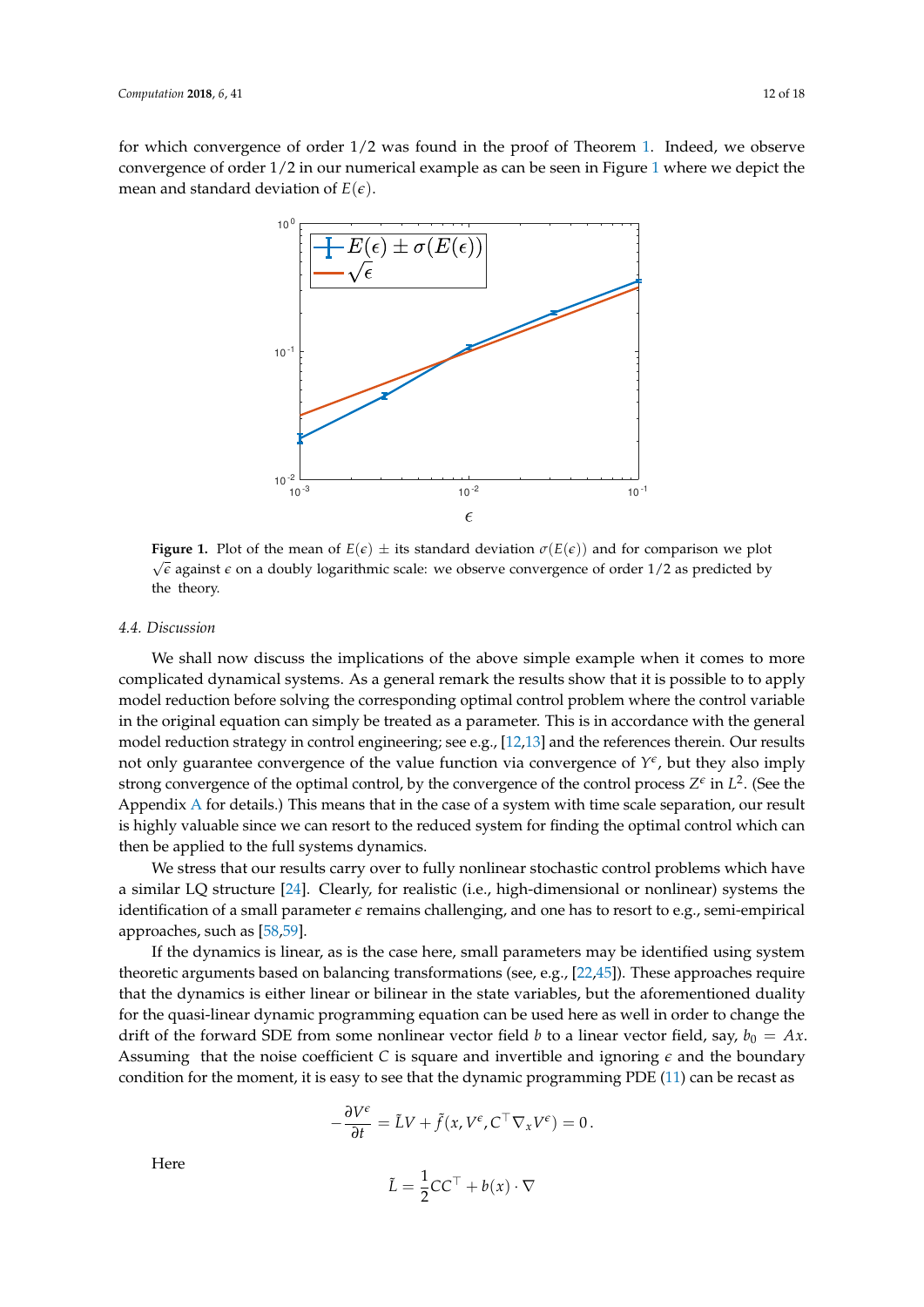$$
\tilde{f}(x,y,z) = f(x,y,z) + C^{-1}(Ax - b(x)) \cdot z.
$$

is the driver of the corresponding backward SDE. Even though the change of drift is somewhat arbitrary, it shows that by changing the driver in the backward SDE it is possible to reduce the control problem to one with linear drift that falls within the category that is considered in this paper, at the expense of having a possibly non-quadratic cost functional.

**Remark 3.** *Changing the drift may be advantageous in connection with the numerical FBSDE solver. In the martingale basis approach of Bender and Steiner [\[41\]](#page-16-17), the authors have suggested to use basis functions that are defined as conditional expectations of certain linearly independent candidate functions over the forward process, which makes the basis functions martingales. Computing the martingale basis, however, comes with a large computational overhead, which is why the authors consider only cases in which the conditional expectations can be computed analytically. Changing the drift of the forward SDE may thus be used to simplify the forward dynamics so that its distribution becomes analytically tractable.*

## <span id="page-12-0"></span>**5. Conclusions and Outlook**

We have given a proof of concept that model reduction methods for singularly perturbed bilinear control systems can be applied to the dynamics before solving the corresponding optimal control problem. The key idea here was to exploit the equivalence between the semi-linear dynamic programming PDE corresponding to our stochastic optimal control problem and a singularly perturbed forward-backward SDE which is decoupled. Using this equivalence, we could derive a reduced-order FBSDE which was then interpreted as the representation of a reduced-order stochastic control problem. We have proved uniform convergence of the corresponding value function and, as an auxiliary result, obtained a strong convergence result for the optimal control. As we have argued the latter implies that the optimal control computed from the reduced system can be used to control the original dynamics.

We have presented a numerical example to illustrate our findings and discussed the numerical discretisation of uncoupled FBSDEs, based on the computation of conditional expectations. For the latter, the choice of the basis functions played an essential role, and how to cleverly choose the ansatz functions, possibly exploiting that the forward SDE has an explicit solution (see e.g., [\[41\]](#page-16-17)) is an important aspect that future research ought to address, especially with regard to high dimensional problems.

Another class of important problems not considered in this article are slow-fast systems with vanishing noise. The natural question here is how the limit equation depends on the order in which noise and time scale parameters go to zero. This question has important consequences for the associated deterministic control problem and its regularisation by noise. We leave this topic for future work.

**Author Contributions:** All authors have contributed equally to this work.

**Funding:** This research has been partially funded by Deutsche Forschungsgemeinschaft (DFG) through the Grant CRC 1114 "Scaling Cascades in Complex Systems", Project A05 "Probing scales in equilibrated systems by optimal nonequilibrium forcing". Omar Kebiri acknowledges funding from the EU-METALIC II Programme.

**Conflicts of Interest:** The authors declare no conflict of interest.

## <span id="page-12-1"></span>**Appendix A. Proofs and Technical Lemmas**

The idea of the proof of Theorem [1](#page-7-2) closely follows the work [\[60\]](#page-17-11), with the main differences being (a) that we consider slow-fast systems exhibiting three time scales, in particular the slow equation contains singular  $\mathcal{O}(\epsilon^{-1/2})$  terms, and (b) that the coefficients of the fast dynamics are not periodic, with the fast process being asymptotically Gaussian as  $\epsilon \to 0$ ; in particular the  $n_f$ -dimensional fast process lives on the unbounded domain  $\mathbb{R}^{n_f}$ .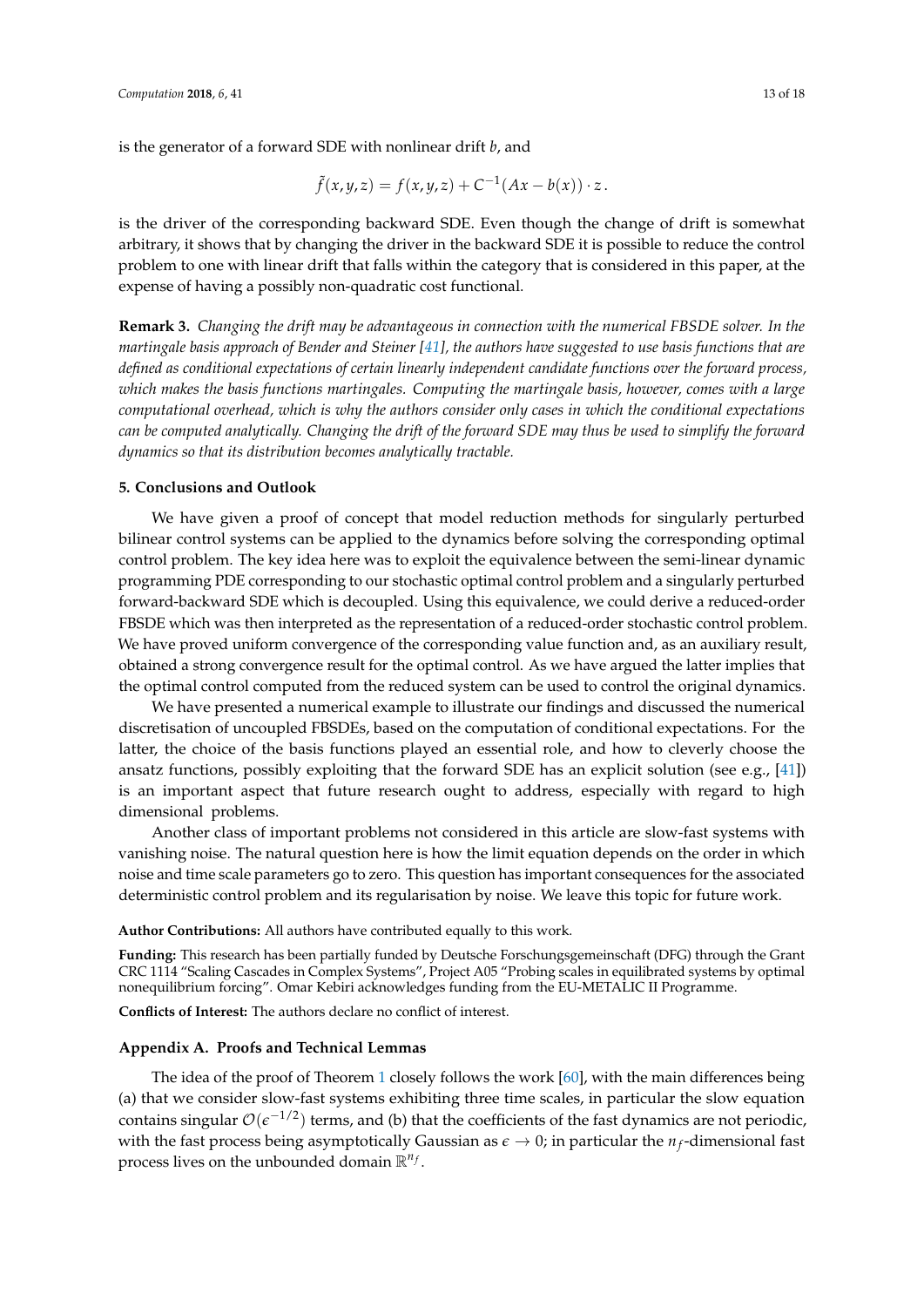#### *Appendix A.1. Poisson Equation Lemma*

Theorem [1](#page-7-2) rests on the following Lemma that is similar to a result in [\[61\]](#page-17-12).

<span id="page-13-1"></span>**Lemma A1.** Suppose that the assumptions of Condition LQ on page [7](#page-6-3) hold and define  $h: [0, T] \times \mathbb{R}^{n_s} \times \mathbb{R}^{n_f} \to$  $\mathbb R$  *to be a function of the class*  $C_h^{1,2,2}$ *b . Further assume that h is centred with respect to the invariant measure*  $\pi$  of the fast process. Then for every  $t \in [0,T]$  and initial conditions  $(X_{1,u}^{\epsilon}, X_{2,u}^{\epsilon}) = (x_1, x_2) \in \mathbb{R}^{n_s} \times \mathbb{R}^{n_f}$ ,  $0 \leq u < t$ , we have

$$
\lim_{\epsilon \to 0} \mathbf{E} \left[ \left( \int_u^v h(s, X_{1,s}^{\epsilon}, X_{2,s}^{\epsilon}) ds \right)^2 \right] = 0, \quad 0 \le u < v \le t.
$$
 (A1)

**Proof.** We remind the reader of the definition [\(33\)](#page-7-3)–[\(35\)](#page-7-4) of the differential operators *L*0, *L*<sup>1</sup> and *L*2, and consider the Poisson equation

<span id="page-13-0"></span>
$$
L_0 \psi = -h \tag{A2}
$$

on the domain  $\mathbb{R}^{n_f}$ . (The variables  $x_1 \in \mathbb{R}^{n_s}$  and  $t \in [0, T]$  are considered as parameters.) Since *h* is centred with respect to  $\pi$ , Equation [\(A2\)](#page-13-0) has a solution by the Fredholm alternative. By Assumption [2](#page-6-1)  $L_0$  is a hypoelliptic operator in  $x_2$  and thus by ([\[62\]](#page-17-13), Thm. 2), the Poisson Equation [\(A2\)](#page-13-0) has a unique solution that is smooth and bounded. Applying Itô's formula to *ψ* and introducing the shorthand  $\delta\psi(u,v) = \psi(v,X_{1,v}^{\epsilon},X_{2,v}^{\epsilon}) - \psi(u,x_1,x_2)$  yields

$$
\delta\psi(u,v) = \int_{u}^{v} (\partial_{t}\psi + L_{2}\psi)(s, X_{1,s}^{\epsilon}, X_{2,s}^{\epsilon})ds + \frac{1}{\sqrt{\epsilon}} \int_{u}^{v} L_{1}\psi(s, X_{1,s}^{\epsilon}, X_{2,s}^{\epsilon})ds + \frac{1}{\epsilon} \int_{u}^{v} L_{0}\psi(s, X_{1,s}^{\epsilon}, X_{2,s}^{\epsilon})ds + M_{1}(u,v) + \frac{1}{\sqrt{\epsilon}} M_{2}(u,v),
$$
\n(A3)

where  $M_1$  and  $M_2$  are square integrable martingales with respect to the natural filtration generated by the Brownian motion *W<sup>s</sup>* :

$$
M_1(u,v) = \int_u^v (\partial_t \psi + L_2 \psi)(s, X_{1,s}^{\epsilon}, X_{2,s}^{\epsilon}) ds + \frac{1}{\sqrt{\epsilon}} \int_u^v L_1 \psi(s, X_{1,s}^{\epsilon}, X_{2,s}^{\epsilon}) ds + \frac{1}{\epsilon} \int_u^v L_0 \psi(s, X_{1,s}^{\epsilon}, X_{2,s}^{\epsilon}) ds + M_1(u,v) + \frac{1}{\sqrt{\epsilon}} M_2(u,v),
$$
\n(A4)

By the properties of the solution to  $(A2)$  the first three integrals on the right hand side are uniformly bounded in *u* and *v*, and thus

$$
\int_{u}^{v} h(s, X_{1,s}^{\epsilon}, X_{2,s}^{\epsilon}) ds = -\epsilon \delta \psi(u, v) + \epsilon \int_{u}^{v} (\partial_t \psi + L_2 \psi)(s, X_{1,s}^{\epsilon}, X_{2,s}^{\epsilon}) ds + \sqrt{\epsilon} \int_{u}^{v} L_1 \psi(s, X_{1,s}^{\epsilon}, X_{2,s}^{\epsilon}) ds + \epsilon M_1(u, v) + \sqrt{\epsilon} M_2(u, v).
$$

By the Itô isometry and the boundedness of the derivatives  $\nabla_{x_1}\psi$  and  $\nabla_{x_2}\psi$ , the martingale term can be bounded by

$$
\mathbf{E}\left[(M_i(u,v))^2\right] \leqslant C_i(v-u), \quad 0 < C_i < \infty.
$$

Hence

$$
\mathbf{E}\left[\left(\int_u^v h(s,X_{1,s}^{\epsilon},X_{2,s}^{\epsilon})ds\right)^2\right] \leqslant C\epsilon,
$$

with a generic constant  $0 < C < \infty$  that is independent of *u*, *v* and  $\epsilon$ .  $\Box$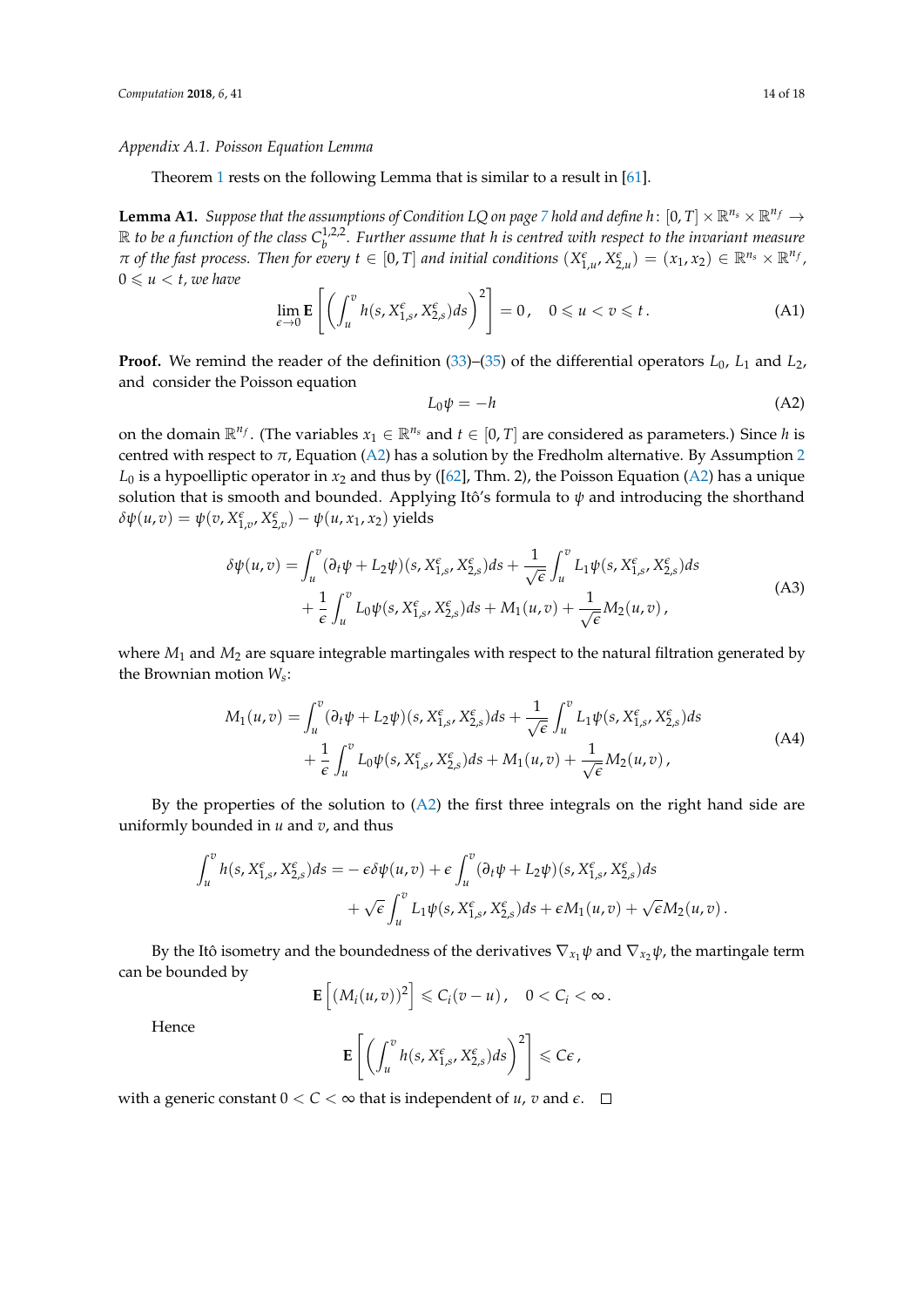#### <span id="page-14-0"></span>*Appendix A.2. Convergence of the Value Function*

**Lemma A2.** *Suppose that Condition LQ from page [7](#page-6-7) holds. Then*

$$
|V^{\epsilon}(t,x)-V(t,x_1)|\leq C\sqrt{\epsilon}\,
$$

*with*  $x = (x_1, x_2) \in D = D_s \times \mathbb{R}^{n_f}$ , where  $V^{\epsilon}$  is the solution of the original dynamic programming *Equation [\(11\)](#page-4-0) and V is the solution of the limiting dynamic programming Equation [\(27\)](#page-6-0). The constant and C depends on x and t, but is finite on every compact subset of*  $D \times [0, T]$ *.* 

**Proof.** The idea of the proof is to apply Itô's formula to  $|y_s^{\epsilon}|^2$ , where  $y_s^{\epsilon} = Y_s^{\epsilon} - V(s, X_{1,s}^{\epsilon})$  satisfies the backward SDE

$$
dy_{s}^{\epsilon} = -G^{\epsilon}(s, X_{1,s}^{\epsilon}, X_{2,s}^{\epsilon}, y_{s}^{\epsilon}, z_{s}^{\epsilon})ds + z_{s}^{\epsilon} \cdot dW_{s}
$$
\n(A5)

where

$$
z_s^{\epsilon} = Z_s^{\epsilon} - \left(\bar{C}^{\top} \nabla V(s, X_{1,s}^{\epsilon}), 0\right)^{\top} \qquad (\nabla V = \nabla_{x_1} V)
$$

and

$$
G^{\epsilon}(t, x_1, x_2, y, z) = G_1(t, x_1, x_2, y, z) + G^{\epsilon}_2(t, x_1, x_2, y, z),
$$

with

$$
G_1 = f(t, x, y + V(t, x_1), z + (\bar{C}^\top \nabla V(t, x_1), 0)) - \bar{f}(t, x_1, V(t, x_1), \bar{C}^\top \nabla V(t, x_1))
$$
  
\n
$$
G_2^{\epsilon} = \left( (A_{11} - \overline{A})x_1 + \frac{1}{\epsilon}A_{12}x_2 \right) \cdot \nabla V(t, x_1) + \frac{1}{2}(C_1 C_1^\top - \bar{C}\bar{C}^\top) \nabla^2 V(t, x_1).
$$

We set  $X_s^{\epsilon} = X_{\tau_D}^{\epsilon}$  for  $s \in (\tau_D, T]$  when  $\tau_D < T$ . Then, by construction,  $G_1(t, x, 0, 0)$ ,  $x = (x_1, x_2) \in$  $D_s \times \mathbb{R}^{n_f}$  is centred with respect to  $\pi$  and bounded (since the running cost is independent of *x*<sub>2</sub>), therefore Lemma [A1](#page-13-1) implies that

<span id="page-14-1"></span>
$$
\sup_{t \in [0,T]} \mathbf{E}\left[ \left( \int_t^T G_1(s, X_{1,s}^{\epsilon}, X_{2,s}^{\epsilon}, 0,0) ds \right)^2 \right] \leq C_1 \epsilon \,, \tag{A6}
$$

The second contribution to the driver can be recast as  $G_2^{\epsilon} = (L - \bar{L})V$ , with  $L_2$  and  $\bar{L}$  as given by [\(12\)](#page-4-4) and [\(28\)](#page-6-5) and thus, as  $\epsilon \to 0$ ,

<span id="page-14-2"></span>
$$
\sup_{t \in [0,T]} \mathbf{E} \left[ \left( \int_t^T G_2^{\epsilon}(s, X_{1,s}^{\epsilon}, X_{2,s}^{\epsilon}, 0, 0) ds \right)^2 \right] \leq C_2 \epsilon \tag{A7}
$$

by the functional central limit theorem for diffusions with Lipschitz coefficients [\[53\]](#page-17-4); cf. also Section [3.3.](#page-7-5) As a consequence of [\(A6\)](#page-14-1) and [\(A7\)](#page-14-2), we have  $G^{\epsilon} \to 0$  in  $L^2$ , which, since  $\mathbf{E}[|y^{\epsilon}_T|^2] \leq C_3 \epsilon$ , implies strong convergence of the solution of the corresponding backward SDE in *L* 2 .

Specifically, since  $\nabla V$  is bounded  $\bar{D}_s$ , Itô's formula applied to  $|y_s^{\epsilon}|^2$ , yields after an application of Gronwall's Lemma:

$$
\mathbf{E}\left[\sup_{t\leq s\leq T}|y_s^{\varepsilon}|^2 + \int_t^T|z_s^{\varepsilon}|^2 ds\right] \leq \ell_D \mathbf{E}\left[\left(\int_t^T G^{\varepsilon}(s,X_{1,s}^{\varepsilon},X_{2,s}^{\varepsilon},0,0)ds\right)^2\right] + \ell_D \mathbf{E}[|y_T^{\varepsilon}|^2]
$$

where the Lipschitz constant  $\ell_D$  is independent of  $\epsilon$  and finite for every compact subset  $\bar{D}_s \subset \mathbb{R}^{n_s}$ by the boundedness of  $\nabla V$  (since  $V$  is a classical solution and  $D_s$  in bounded). Hence  $\mathbf{E}[|y_s^\varepsilon|^2]\leq C_3 \epsilon$ uniformly for  $s \in [t, T]$ , and by setting  $s = t$ , we obtain

$$
|y_t^{\epsilon}| = |V^{\epsilon}(t, x) - V(t, x_1)| \leq C\sqrt{\epsilon}
$$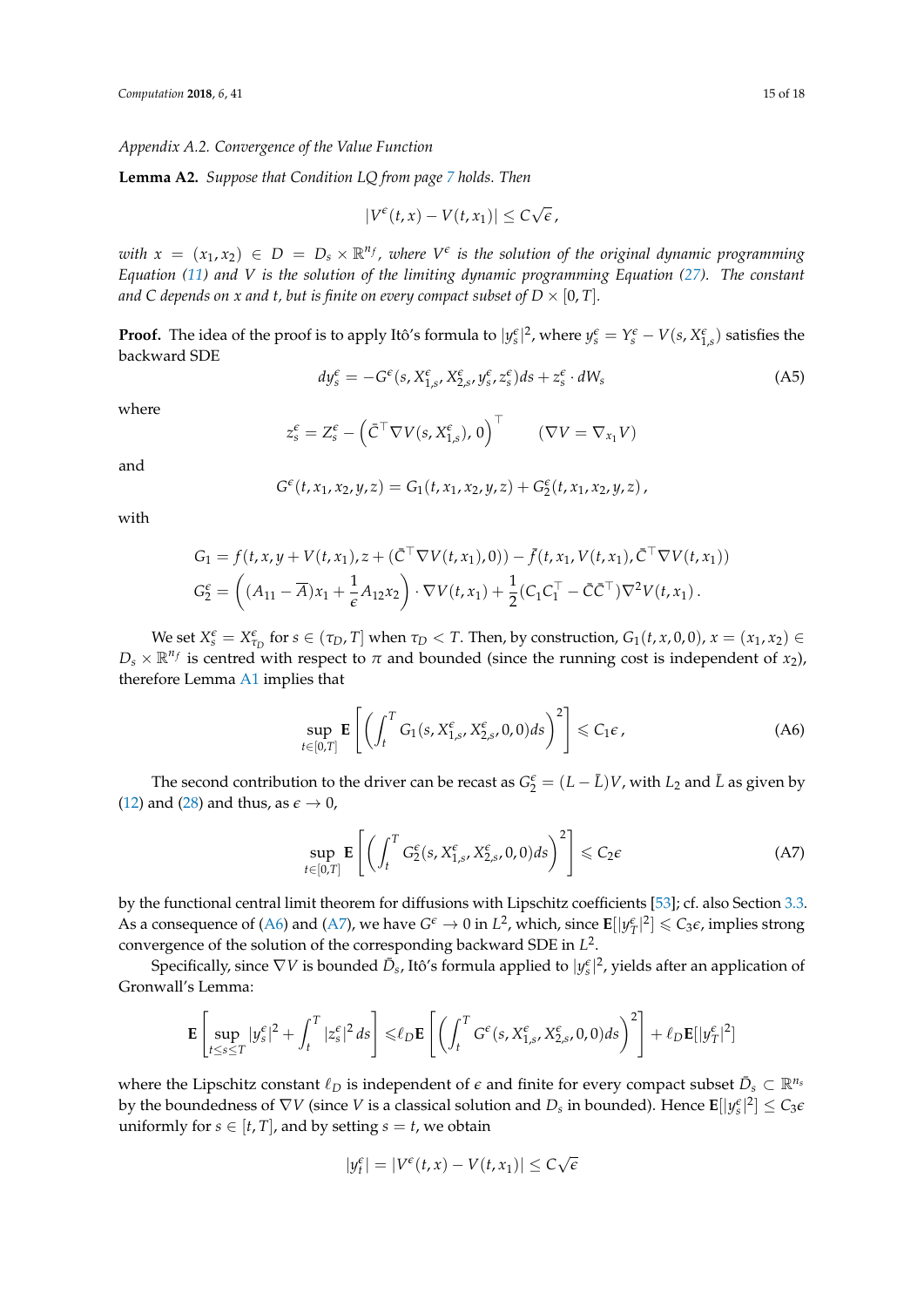for a constant  $C \in (0, \infty)$ .  $\Box$ 

This proves Theorem [1.](#page-7-2)

## **References**

- <span id="page-15-0"></span>1. Fleming, W.H.; Mete Soner, H. *Controlled Markov Processes and Viscosity Solutions*, 2nd ed.; Springer: New York, NY, USA, 2006.
- <span id="page-15-1"></span>2. Stengel, F.R. *Optimal Control and Estimation;* Dover Books on Advanced Mathematics; Dover Publications: New York, NY, USA, 1994.
- <span id="page-15-2"></span>3. Dupuis, P.; Spiliopoulos, K.; Wang, H. Importance sampling for multiscale diffusions. *Multiscale Model. Simul.* **2012**, *10*, 1–27. [\[CrossRef\]](http://dx.doi.org/10.1137/110842545)
- <span id="page-15-3"></span>4. Dupuis, P.; Wang, H. Importance sampling, large deviations, and differential games. *Stoch. Rep.* **2004**, *76*, 481–508. [\[CrossRef\]](http://dx.doi.org/10.1080/10451120410001733845)
- <span id="page-15-4"></span>5. Davis, M.H.; Norman, A.R. Portfolio selection with transaction costs. *Math. Oper. Res.* **1990**, *15*, 676–713. [\[CrossRef\]](http://dx.doi.org/10.1287/moor.15.4.676)
- <span id="page-15-5"></span>6. Pham, H. *Continuous-Time Stochastic Control and Optimization with Financial Applications*; Springer: Berlin/Heidelberg, Germany, 2009.
- <span id="page-15-6"></span>7. Hartmann, C.; Schütte, C. Efficient rare event simulation by optimal nonequilibrium forcing. *J. Stat. Mech. Theor. Exp.* **2012**, *2012*, 11004. [\[CrossRef\]](http://dx.doi.org/10.1088/1742-5468/2012/11/P11004)
- <span id="page-15-7"></span>8. Schütte, C.; Winkelmann, S.; Hartmann, C. Optimal control of molecular dynamics using markov state models. *Math. Program. Ser. B* **2012**, *134*, 259–282. [\[CrossRef\]](http://dx.doi.org/10.1007/s10107-012-0547-6)
- <span id="page-15-8"></span>9. Asplund, E.; Klüner, T. Optimal control of open quantum systems applied to the photochemistry of surfaces. *Phys. Rev. Lett.* **2011**, *106*, 140404. [\[CrossRef\]](http://dx.doi.org/10.1103/PhysRevLett.106.140404) [\[PubMed\]](http://www.ncbi.nlm.nih.gov/pubmed/21561172)
- <span id="page-15-9"></span>10. Steinbrecher, A. Optimal Control of Robot Guided Laser Material Treatment. In *Progress in Industrial Mathematics at ECMI 2008*; Fitt, A.D., Norbury, J., Ockendon, H., Wilson, E., Eds.; Springer: Berlin/Heidelberg, Germany, 2010; pp. 501–511.
- <span id="page-15-10"></span>11. Zhang, W.; Wang, H.; Hartmann, C.; Weber, M.; Schütte, C. Applications of the cross-entropy method to importance sampling and optimal control of diffusions. *SIAM J. Sci. Comput.* **2014**, *36*, A2654–A2672. [\[CrossRef\]](http://dx.doi.org/10.1137/14096493X)
- <span id="page-15-11"></span>12. Antoulas, A.C. *Approximation of Large-Scale Dynamical Systems*; SIAM: Philadelphia, PA, USA, 2005.
- <span id="page-15-12"></span>13. Baur, U.; Benner, P.; Feng, L. Model order reduction for linear and nonlinear systems: A system-theoretic perspective. *Arch. Comput. Meth. Eng.* **2014**, *21*, 331–358. [\[CrossRef\]](http://dx.doi.org/10.1007/s11831-014-9111-2)
- <span id="page-15-13"></span>14. Bensoussan, A.; Blankenship, G. Singular perturbations in stochastic control. In *Singular Perturbations and Asymptotic Analysis in Control Systems*; Lecture Notes in Control and Information Sciences; Kokotovic, P.V., Bensoussan, A., Blankenship, G.L., Eds.; Springer: Berlin/Heidelberg, Germany, 1987; Volume 90, pp. 171–260.
- <span id="page-15-14"></span>15. Evans, L.C. The perturbed test function method for viscosity solutions of nonlinear PDE. *Proc. R. Soc. Edinb. A* **1989**, *111*, 359–375. [\[CrossRef\]](http://dx.doi.org/10.1017/S0308210500018631)
- <span id="page-15-15"></span>16. Buckdahn, R.; Hu, Y. Probabilistic approach to homogenizations of systems of quasilinear parabolic PDEs with periodic structures. *Nonlinear Anal.* **1998**, *32*, 609–619. [\[CrossRef\]](http://dx.doi.org/10.1016/S0362-546X(97)00505-1)
- <span id="page-15-16"></span>17. Ichihara, N. A stochastic representation for fully nonlinear PDEs and its application to homogenization. *J. Math. Sci. Univ. Tokyo* **2005**, *12*, 467–492.
- <span id="page-15-17"></span>18. Kushner, H.J. *Weak Convergence Methods and Singularly Perturbed Stochastic Control and Filtering Problems*; Birkhäuser: Boston, MA, USA, 1990.
- <span id="page-15-18"></span>19. Kurtz, T.; Stockbridge, R.H. Stationary solutions and forward equations for controlled and singular martingale problems. *Electron. J. Probab.* **2001**, *6*, 5. [\[CrossRef\]](http://dx.doi.org/10.1214/EJP.v6-90)
- <span id="page-15-19"></span>20. Kabanov, Y.; Pergamenshchikov, S. *Two-Scale Stochastic Systems: Asymptotic Analysis and Control*; Springer: Berlin/Heidelberg, Germany; Paris, France, 2003.
- <span id="page-15-20"></span>21. Kokotovic, P.V. Applications of singular perturbation techniques to control problems. *SIAM Rev.* **1984**, *26*, 501–550. [\[CrossRef\]](http://dx.doi.org/10.1137/1026104)
- <span id="page-15-21"></span>22. Hartmann, C.; Schäfer-Bung, B.; Zueva, A. Balanced averaging of bilinear systems with applications to stochastic control. *SIAM J. Control Optim.* **2013**, *51*, 2356–2378. [\[CrossRef\]](http://dx.doi.org/10.1137/100796844)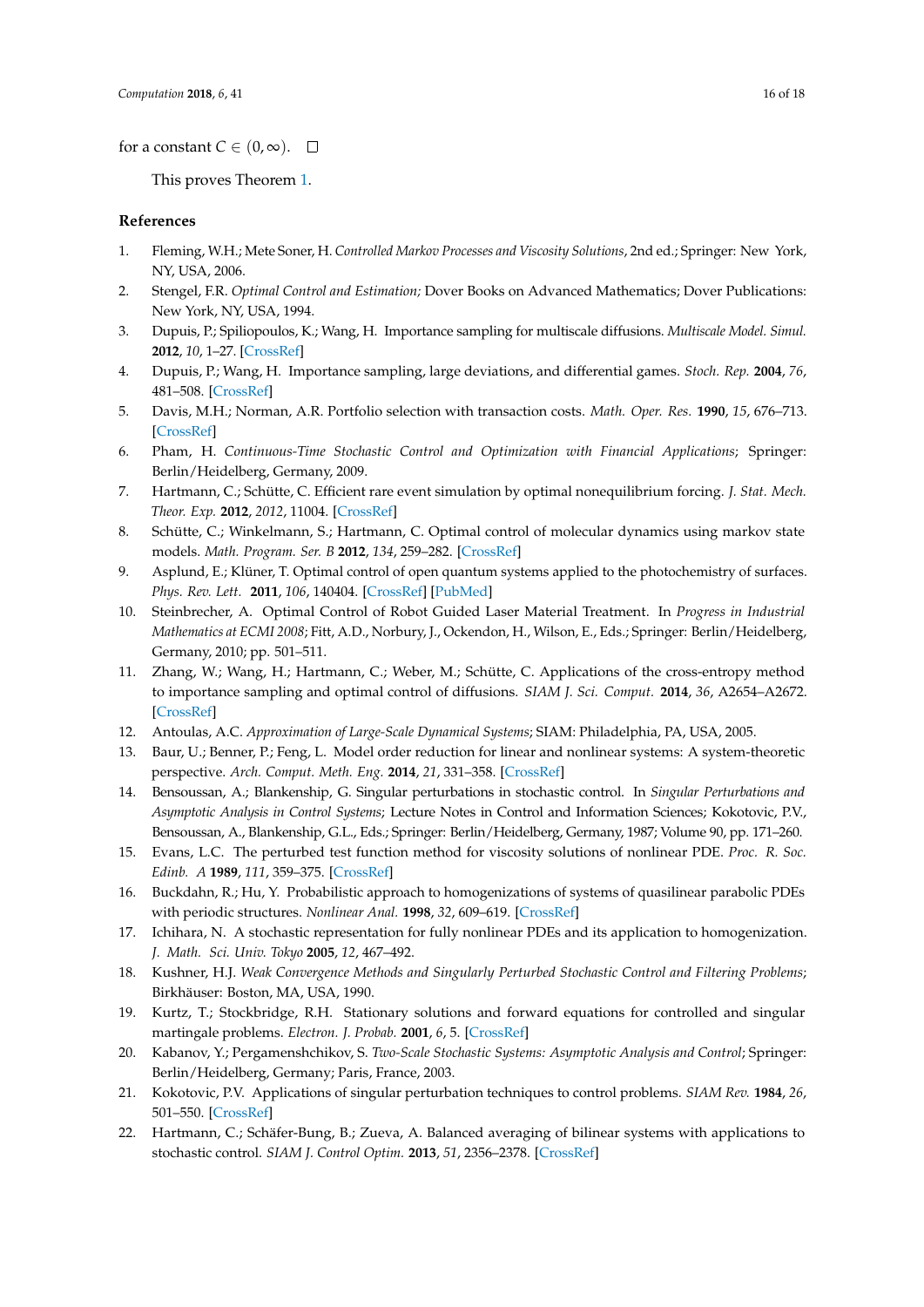- <span id="page-16-0"></span>23. Pardalos, P.M.; Yatsenko, V.A. *Optimization and Control of Bilinear Systems: Theory, Algorithms, and Applications*; Springer: New York, NY, USA, 2010.
- <span id="page-16-1"></span>24. Hartmann, C.; Latorre, J.; Pavliotis, G.A.; Zhang, W. Optimal control of multiscale systems using reduced-order models. *J. Comput. Dyn.* **2014**, *1*, 279–306 [\[CrossRef\]](http://dx.doi.org/10.3934/jcd.2014.1.279)
- <span id="page-16-2"></span>25. Peng, S. Backward Stochastic Differential Equations and Applications to Optimal Control. *Appl. Math. Optim.* **1993**, *27*, 125–144. [\[CrossRef\]](http://dx.doi.org/10.1007/BF01195978)
- <span id="page-16-3"></span>26. Touzi, N. *Optimal Stochastic Control, Stochastic Target Problem, and Backward Differential Equation*; Springer: Berlin, Germany, 2013.
- <span id="page-16-4"></span>27. Pardoux, E.; Peng, S. Adapted solution of a backward stochastic differential equation. *Syst. Control Lett.* **1990**, *14*, 55–61. [\[CrossRef\]](http://dx.doi.org/10.1016/0167-6911(90)90082-6)
- <span id="page-16-5"></span>28. Bahlali, K.; Kebiri, O.; Khelfallah, N.; Moussaoui, H. One dimensional BSDEs with logarithmic growth application to PDEs. *Stochastics* **2017**, *89*, 1061–1081. [\[CrossRef\]](http://dx.doi.org/10.1080/17442508.2017.1311900)
- 29. Duffie, D.; Epstein, L.G. Stochastic differential utility. *Econometrica* **1992**, *60*, 353–394.. [\[CrossRef\]](http://dx.doi.org/10.2307/2951600)
- 30. El Karoui, N.; Peng, S.; Quenez, M.C. Backward stochastic differential equations in finance. *Math. Financ.* **1997**, *7*, 1–71. [\[CrossRef\]](http://dx.doi.org/10.1111/1467-9965.00022)
- 31. Hu, Y.; Imkeller, P.; Müller, M. Utility maximization in incomplete markets. *Ann. Appl. Probab*. **2005**, *15*, 1691–1712. [\[CrossRef\]](http://dx.doi.org/10.1214/105051605000000188)
- 32. Hu, Y.; Peng, S. A stability theorem of backward stochastic differential equations and its application. *Acad. Sci. Math.* **1997**, *324*, 1059–1064. [\[CrossRef\]](http://dx.doi.org/10.1016/S0764-4442(97)87886-X)
- <span id="page-16-6"></span>33. Kobylanski, M. Backward stochastic differential equations and partial differential equations with quadratic growth. *Ann. Probab.* **2000**, *28*, 558–602. [\[CrossRef\]](http://dx.doi.org/10.1214/aop/1019160253)
- <span id="page-16-7"></span>34. Antonelli, F. Backward-forward stochastic differential equations. *Ann. Appl. Probab.* **1993**, *3*, 777–793. [\[CrossRef\]](http://dx.doi.org/10.1214/aoap/1177005363)
- <span id="page-16-8"></span>35. Bahlali, K.; Gherbal, B.; Mezerdi, B. Existence of optimal controls for systems driven by FBSDEs. *Syst. Control Lett.* **1995**, *60*, 344–349. [\[CrossRef\]](http://dx.doi.org/10.1016/j.sysconle.2011.02.011)
- 36. Bahlali, K.; Kebiri, O.; Mtiraoui, A. Existence of an optimal Control for a system driven by a degenerate coupled Forward-Backward Stochastic Differential Equations. *Comptes Rendus Math.* **2017**, *355*, 84–89. [\[CrossRef\]](http://dx.doi.org/10.1016/j.crma.2016.11.012)
- 37. Ma, J.; Protter, P.; Yong, J. Solving Forward-Backward Stochastic Differential Equations Explicitly—A Four Step Scheme. *Probab. Theory Relat. Fields* **1994**, *98*, 339–359. [\[CrossRef\]](http://dx.doi.org/10.1007/BF01192258)
- <span id="page-16-9"></span>38. Zhen, W. Forward-backward stochastic differential equations, linear quadratic stochastic optimal control and nonzero sum differential games. *J. Syst. Sci. Complex.* **2005**, *18*, 179–192.
- <span id="page-16-10"></span>39. Hartmann, C.; Schütte, C.; Weber, M.; Zhang, W. Importance sampling in path space for diffusion processes with slow-fast variables. *Probab. Theory Relat. Fields* **2017**, *170*, 177–228. [\[CrossRef\]](http://dx.doi.org/10.1007/s00440-017-0755-3)
- <span id="page-16-11"></span>40. Bally, V. Approximation scheme for solutions of BSDE. In *Backward Stochastic Differential Equations*; El Karoui, N., Mazliak, L., Eds.; Addison Wesley Longman: Boston, MA, USA, 1997; pp. 177–191.
- <span id="page-16-17"></span>41. Bender, C.; Steiner, J. Least-Squares Monte Carlo for BSDEs. In *Numerical Methods in Finance*; Springer: Berlin, Germany, 2012; pp. 257–289.
- 42. Bouchard, B.; Elie, R.; Touzi, N. Discrete-time approximation of BSDEs and probabilistic schemes for fully nonlinear PDEs. *Comput. Appl. Math.* **2009**, *8*, 91–124.
- 43. Chevance, D. Numerical methods for backward stochastic differential equations. In *Numerical Methods in Finance*; Publications of the Newton Institute, Cambridge University Press: Cambridge, UK, 1997; pp. 232–244.
- <span id="page-16-12"></span>44. Hyndman, C.B.; Ngou, P.O. A Convolution Method for Numerical Solution of Backward Stochastic Differential Equations. *Methodol. Comput. Appl. Probab*. **2017**, *19*, 1–29. [\[CrossRef\]](http://dx.doi.org/10.1007/s11009-015-9449-4)
- <span id="page-16-13"></span>45. Hartmann, C. Balanced model reduction of partially-observed Langevin equations: An averaging principle. *Math. Comput. Model. Dyn. Syst.* **2011**, *17*, 463–490. [\[CrossRef\]](http://dx.doi.org/10.1080/13873954.2011.576517)
- <span id="page-16-14"></span>46. Fleming, W.H. Optimal investment models with minimum consumption criteria. *Aust. Econ. Pap.* **2005**, *44*, 307–321. [\[CrossRef\]](http://dx.doi.org/10.1111/j.1467-8454.2005.00273.x)
- <span id="page-16-15"></span>47. Budhiraja, A.; Dupuis, P. A variational representation for positive functionals of infinite dimensional Brownian motion. *Probab. Math. Stat.* **2000**, *20*, 39–61.
- <span id="page-16-16"></span>48. Dai Pra, P.; Meneghini, L.; Runggaldier, J.W. Connections between stochastic control and dynamic games. *Math. Control Signal Syst.* **1996**, *9*, 303–326. [\[CrossRef\]](http://dx.doi.org/10.1007/BF01211853)